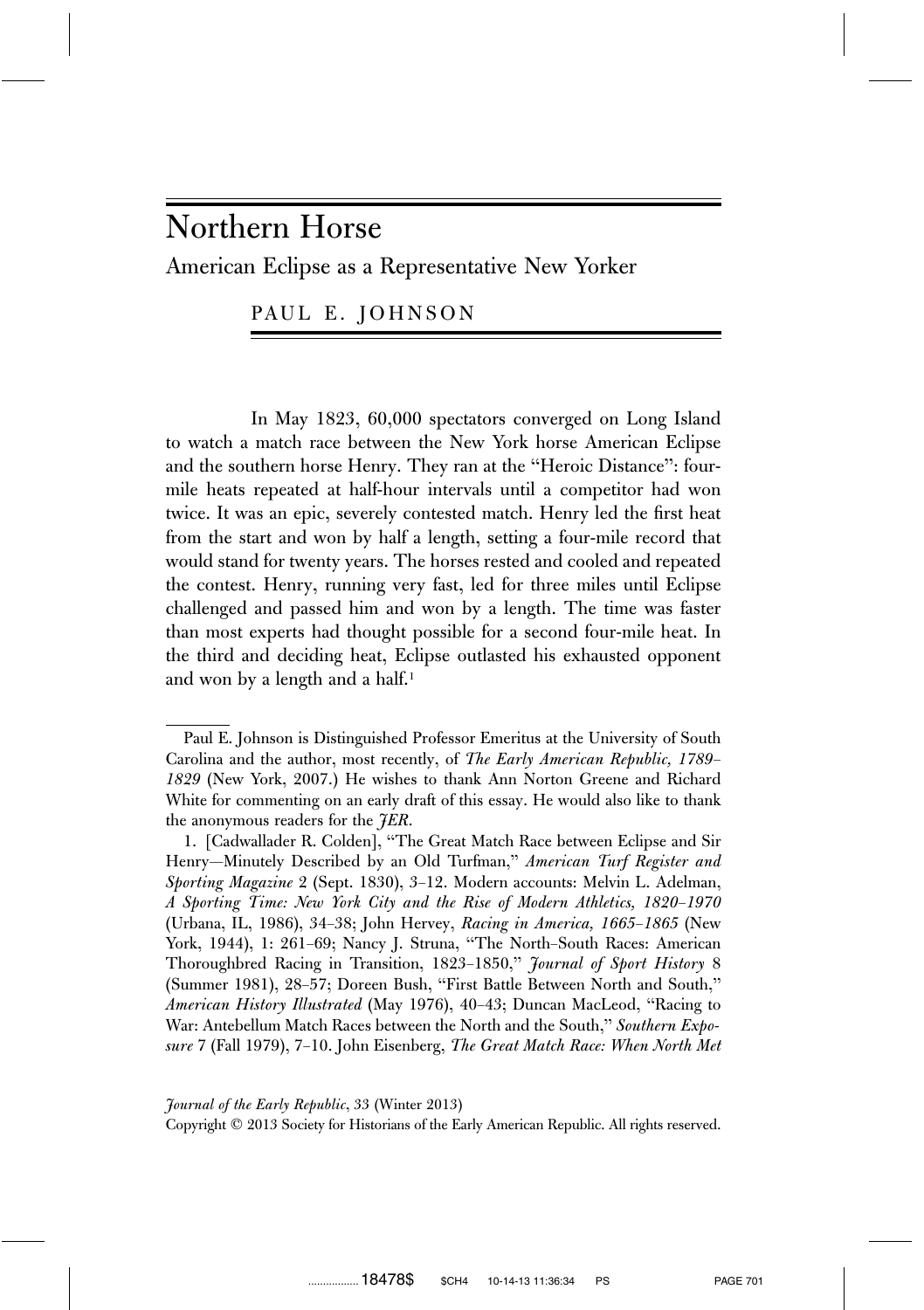#### 702 • JOURNAL OF THE EARLY REPUBLIC (Winter 2013)

The match between Eclipse and Henry was America's first national sporting event. Coming on the heels of the Missouri controversy and nursed by awareness of the conflicting cultural and political imperatives of the sections, it was witnessed and remembered as a contest between North and South. An English visitor remarked that ''In all the papers, and in every man's mouth, were the questions, 'Are you for the North or the South?' 'The Free or the Slave states?' 'The Whites or the Blacks?' . . . all the Free States wishing success to Eclipse, and the Slave States to 'Sir Henry.'" A spectator from Baltimore declared it "a victory on which seems to hang the fate of nations, yet unborn.'' Thirty years later John Pendleton Kennedy evoked ''the race down the quarter stretch between Eclipse and Henry, when North and South hung suspended on the strife.'' ''There is no one,'' recalled James Watson Webb at Eclipse's death in 1847, ''who witnessed the great Eclipse race on Long Island in the year 1823 . . . who will ever forget the clear and distinct manifestation of a feeling known before to exist, but called forth and embodied in that contest, in a manner quite as unmistakable as unprecedented—of North and South.''2

The race was more than the victory of a northern over a southern horse. It was a victory for a northern *type* of horse. Races at four-mile heats demanded heroic levels of speed and endurance, and breeders know that there is a trade-off between the two. Southerners favored speed. New Yorkers leaned toward power, and bred a line of horses noted for uncommon strength and stamina. The New York horseman Cadwallader R. Colden described the two combatants. Sir Henry, he said,

has been represented as being fifteen hands and one inch high, but having taken his measure, his exact height is only fourteen hands three and a half inches. His form

*South in America's First Sports Spectacle* (Boston, 2006), is underresearched and heavily fictionalized. American Eclipse was often called Eclipse, and Henry was often called Sir Henry. This essay will use both names for each horse.

<sup>2. [</sup>William Newnham Blane], *An Excursion through the United States and Canada, during the Years 1822–23* (London, 1824), 316–17; *Baltimore Patriot*, May 30, 1823; *Niles' Weekly Register* (Baltimore), May 31, 1823, 44; John Pendleton Kennedy, *The Blackwater Chronicle: Narrative of an Expedition into the Land of Canaan, in Randolph County, Virginia* (New York, 1853), 30; Webb quoted in *Spirit of the Times* (New York), July 31, 1847.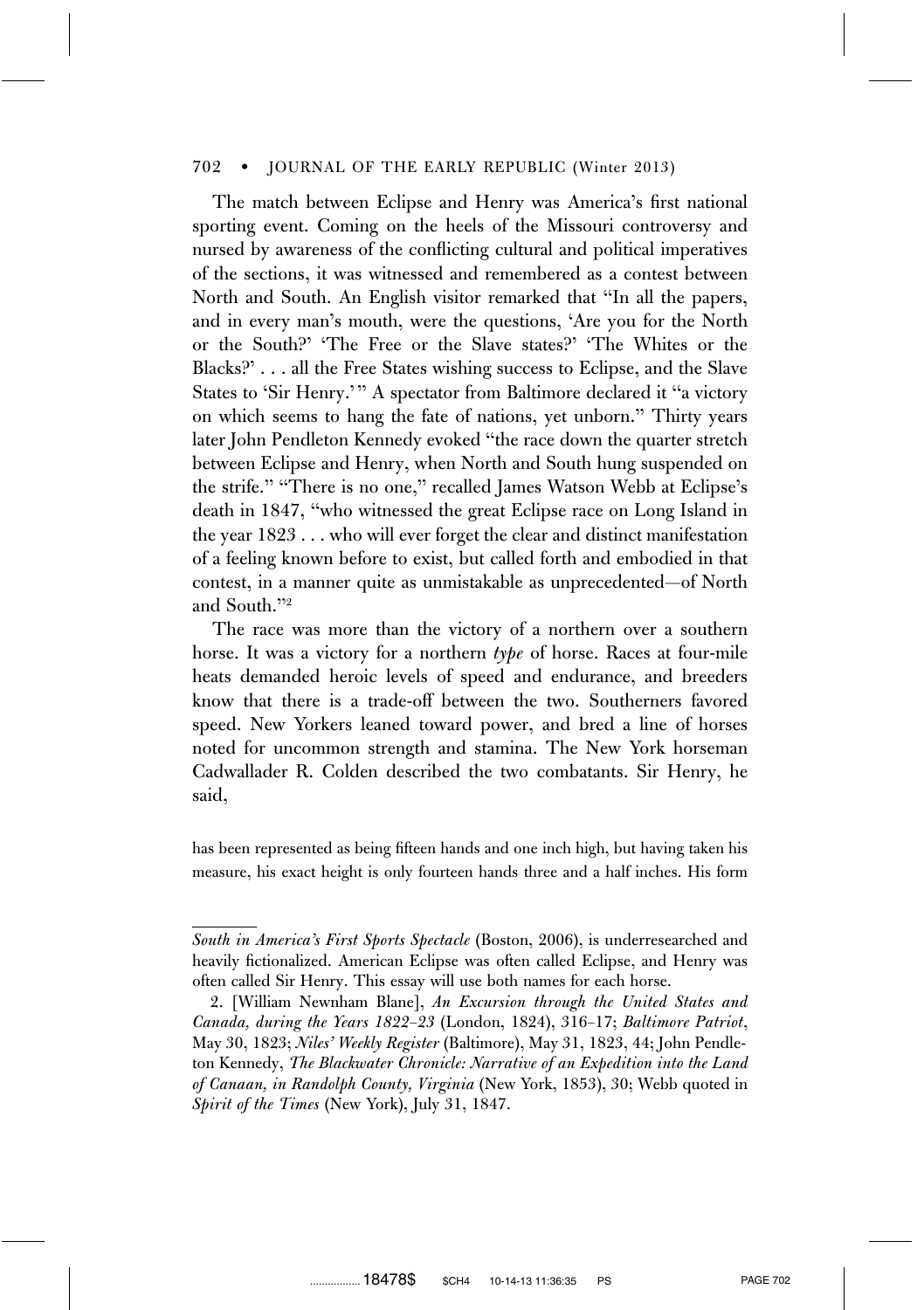is compact, bordering on what is commonly called pony-built, with a good shoulder, fine clear head, and all those points which constitute a fine forehand. . . . [He] possesses great action and muscular power, and although rather under size, the exquisite symmetry of his form indicates uncommon strength and hardihood.

## And the northern horse:

Eclipse is . . . said to be fifteen hands three inches in height, but in fact measures . . . only fifteen hands and two inches. He possesses great power and substance, being well spread and full made throughout his whole frame, his general mould being much heavier than what is commonly met with in the thorough bred blood horse; he is, however, right in the cardinal points, very deep in the girth, with a good length of waist; loin wide and strong; shoulder by no means fine, being somewhat thick and heavy, yet strong and deep; breast wide, and apparently too full, and too much spread for a horse of great speed; arms long, strong, and muscular; head by no means fine; neck somewhat defective. . . . [U]pon the whole his forehand is too heavy. His form throughout denotes uncommon strength, yet to the extraordinary construction of his hind quarter, I conceive him indebted for his great racing powers, continuance, and ability, equal to any weight.

Henry was comparatively small and fast. Eclipse was bigger and stronger, not as fast, and not nearly as good looking. He was, said a New York racing man, ''an uncommon strong horse, though not in *my opinion* beautiful. . . . His essentials are strength, and that hitherto has brought him off victorious. He can take a *longer run* at full speed, than any horse I have ever seen.''3

New Yorkers took great pride in having beaten southern speed with northern stamina (horse people call it ''bottom''). The *New-York Post* boasted that ''the event has shewn that the opinion of the Northern Sportsmen is better than that of the Southern; that size and bone are essential to strength, & ought to be taken into calculation.'' The *New York American* predicted before the race that ''no horse can contend in strength and bottom with Eclipse,'' and boasted afterwards that ''the superior size and power of Eclipse, seemed . . . to astonish, and a little to dismay, the men of the South.'' The *National Advocate* granted that

<sup>3.</sup> Colden, ''The Great Match Race,'' 5–6; *American Farmer* (Baltimore), Nov. 8, 1822.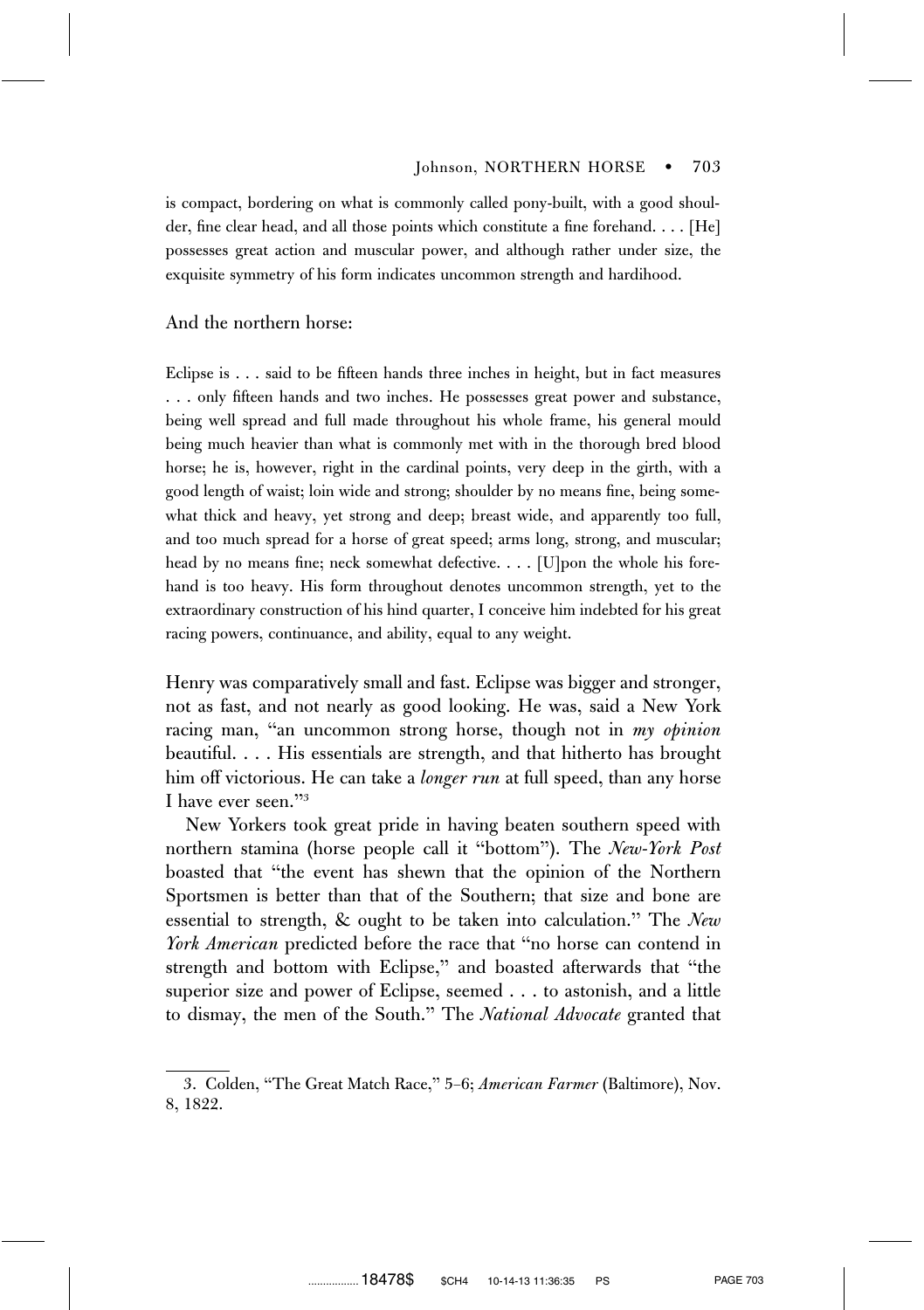Henry was "a colt of most surprising swiftness," but was not surprised when Eclipse won, "the bottom of Eclipse proving superior to that of his antagonist.'' At the post-race banquet, Manhattan's Alexander Hosack toasted the theme of the day: ''Southern pluck and Northern bottom.''4

The bodies of Henry and Eclipse demonstrate, first of all, that different peoples can shape the same animal differently for the same task. Henry was a son of Sir Archie, the foundation stallion of the southern racehorse between 1815 and the 1840s. Most Sir Archie horses were taller than Henry, but like him they were relatively light, elegant, and short-backed, and they were known for speed and high courage (see Figure 1). American Eclipse was a different animal. He was a grandson of Messenger, New York's great progenitor of both running horses and the trotters who pulled coaches and carriages. Messenger's descendants were thicker than southern racers. They were big-boned and heavily muscled, with long backs and powerful hindquarters. They had legendary strength and sturdiness, and many of them possessed coarse looks that were unexpected in thoroughbred horses (see Figure 2). $5$ 

The fleet Sir Archie horse and the plain, powerful Messenger horse were southern and northern statements about what a racehorse should be, and they tell us something about the people who bred and admired them. This essay focuses on American Eclipse. It treats him as a northern artifact, and explains the practical, utilitarian reasons why he looked and performed as he did. It also suggests how New Yorkers, with southern elegance and speed as a counterpoint, imagined Eclipse, defended him, and made him a part of what they were.

<sup>4.</sup> *New-York Evening Post,* May 28, 1823; *New-York American*, May 29, 1823; *National Advocate* (Philadelphia), May 28, 1823; *New York Gazette*, reprinted *in the National Gazette* (Philadelphia), May 31, 1823.

<sup>5.</sup> On the two equine patriarchs, see Elizabeth Amis Cameron Blanchard and Manly Wade Wellman, *The Life and Times of Sir Archie: The Story of America's Greatest Thoroughbred, 1805–1833* (Chapel Hill, NC, 1958); and John Hervey, *Messenger: The Great Progenitor* (New York, 1935). Messenger was by far the most important foundation of the Standard Bred trotting horse. Readers may request a written discussion of him and the characteristics of his line at pejohnson 757@gmail.com.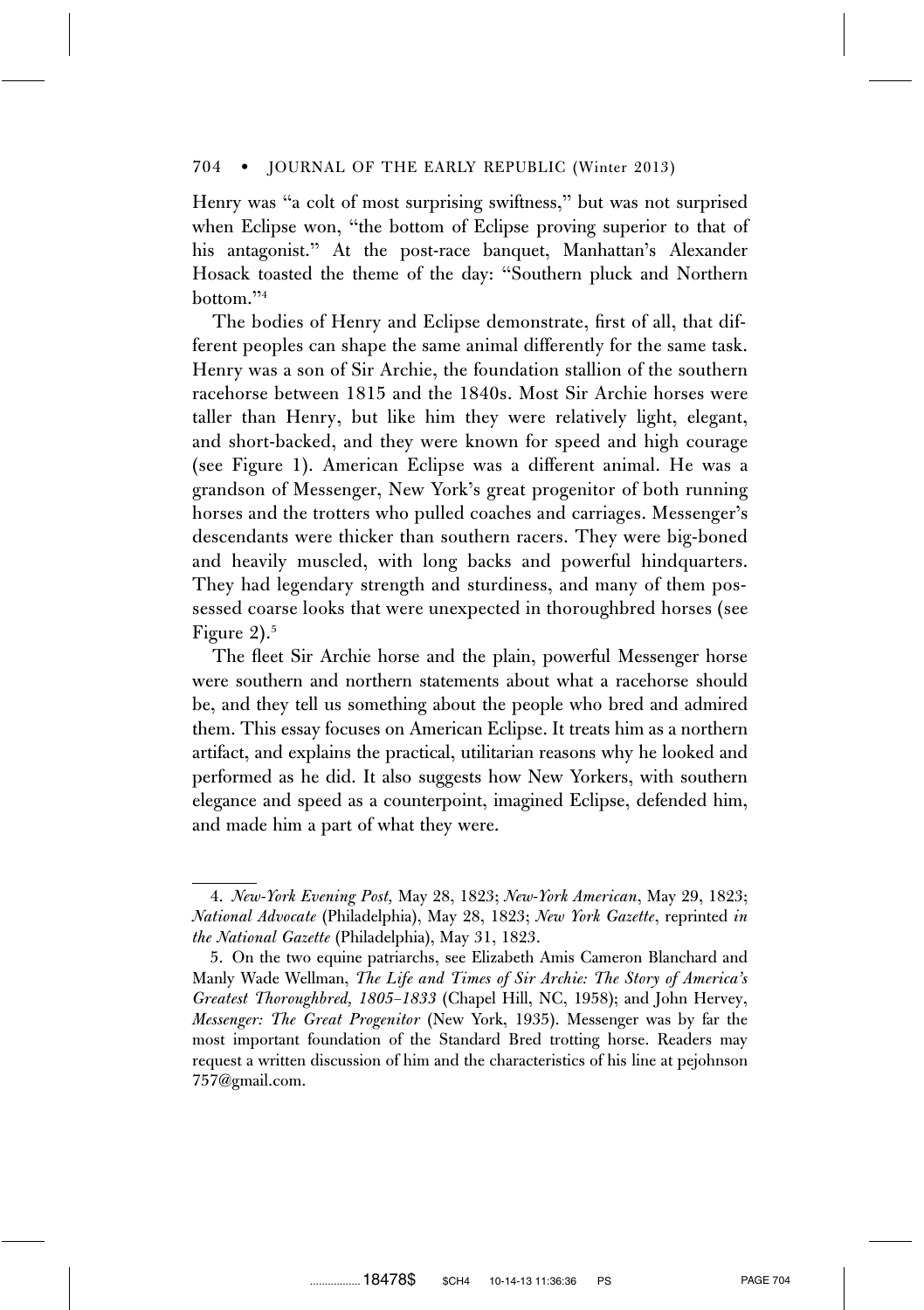

Figure 1: Henry, painted by Edward Troye in 1834. Henry's thin, bony head, his long, curved neck, his slender legs, and his deer-like hooves resulted from Arab ancestry, southern aesthetics, and a preference for speed. Credit: The Jockey Club.  $\rightarrow 0.0001$ 

The lifetime of American Eclipse (1814–1847) corresponded with an explosive growth of cities, commerce, market farming, manufacturing, roads and canals, and consumer demand. Whatever we call this transformation—a market revolution, a communications revolution, a consumer revolution, a story of American liberty and get-up-and-go—we must acknowledge a long-neglected fact: It required a wholesale conversion to horsepower. Improved roads replaced the oxcart with the freight wagon, the stage coach, and the private buggy. Expanding markets encouraged farmers to get rid of their slow-moving oxen and to work with the quicker, stronger, and more expensive horse. In New York City and other seaports, ships met armies of wagons at the docks. Horse-carts and wagons hauled goods about the city, and hackneys, coaches, and private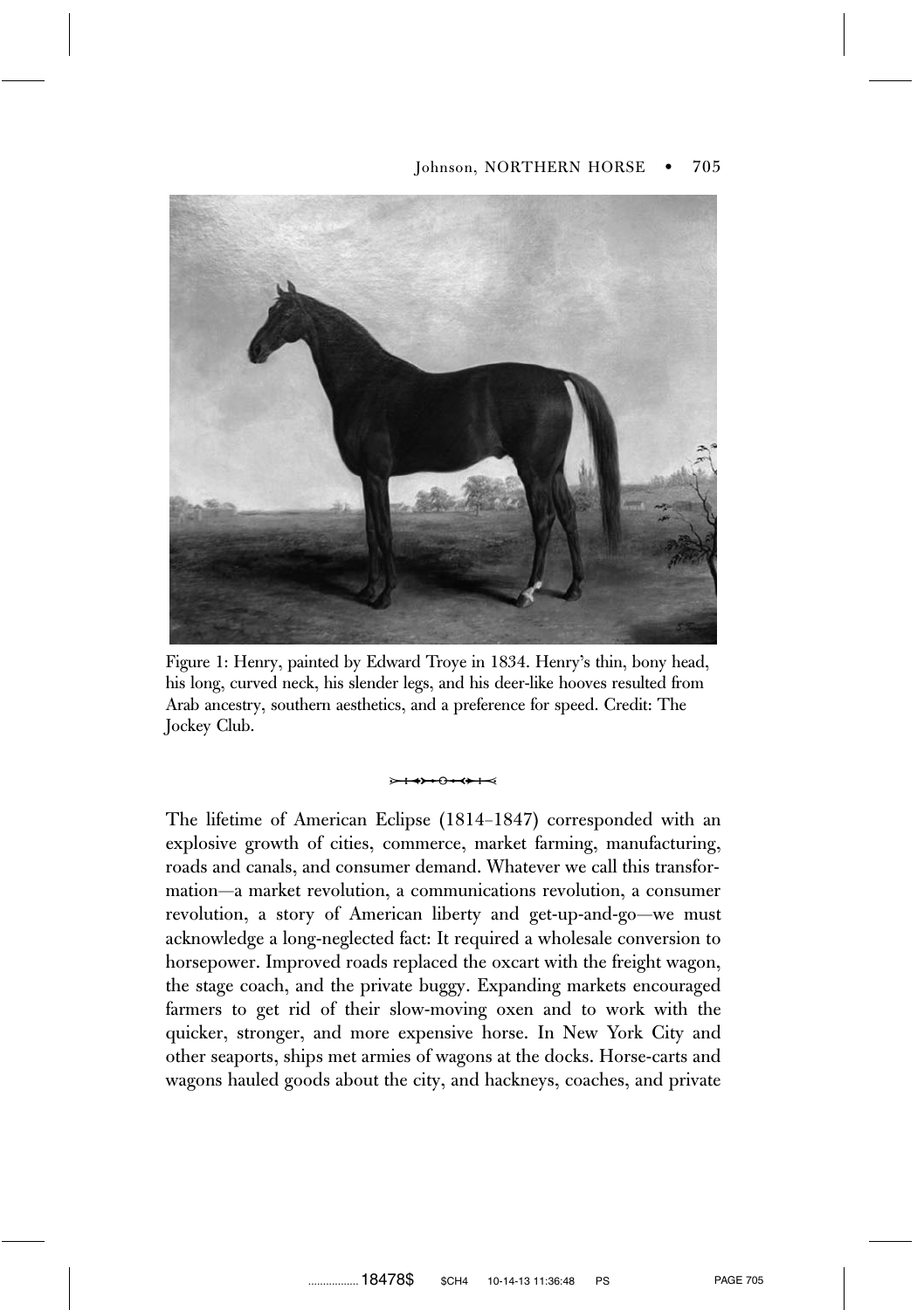

Figure 2: American Eclipse, from a painting by Alvan Fisher (1823). Eclipse was a plain, powerful horse. He was  $5\frac{1}{2}$  inches taller than Henry and very much longer. His head was blunt, his neck was relatively short and straight, his shoulders and hindquarters were powerful, his legs were relatively short and muscular, the bones in his knees and hocks were large and pronounced (signs of strength and durability), and his hooves were bigger and less delicate than Henry's. The breeders of American Eclipse had sacrificed beauty and speed for power. Credit: *American Turf Register and Sporting Magazine* (1830).

gigs moved people through streets clogged with horse-drawn traffic. We tend to think that modernity outran the horse, and eventually it did. But throughout the nineteenth century, New Yorkers made their modern world in partnership with the horse.<sup>6</sup>

<sup>6.</sup> See Ann Norton Greene, *Horses at Work: Harnessing Power in Industrial America* (Cambridge, MA, 2008), 1–118; Clay McShane and Joel A. Tarr, *The Horse in the City: Living Machines in the Nineteenth Century* (Baltimore, 2007); Margaret E. Derry, *Horses in Society: A Story of Animal Breeding and Marketing Culture, 1800–1920* (Toronto, 2006).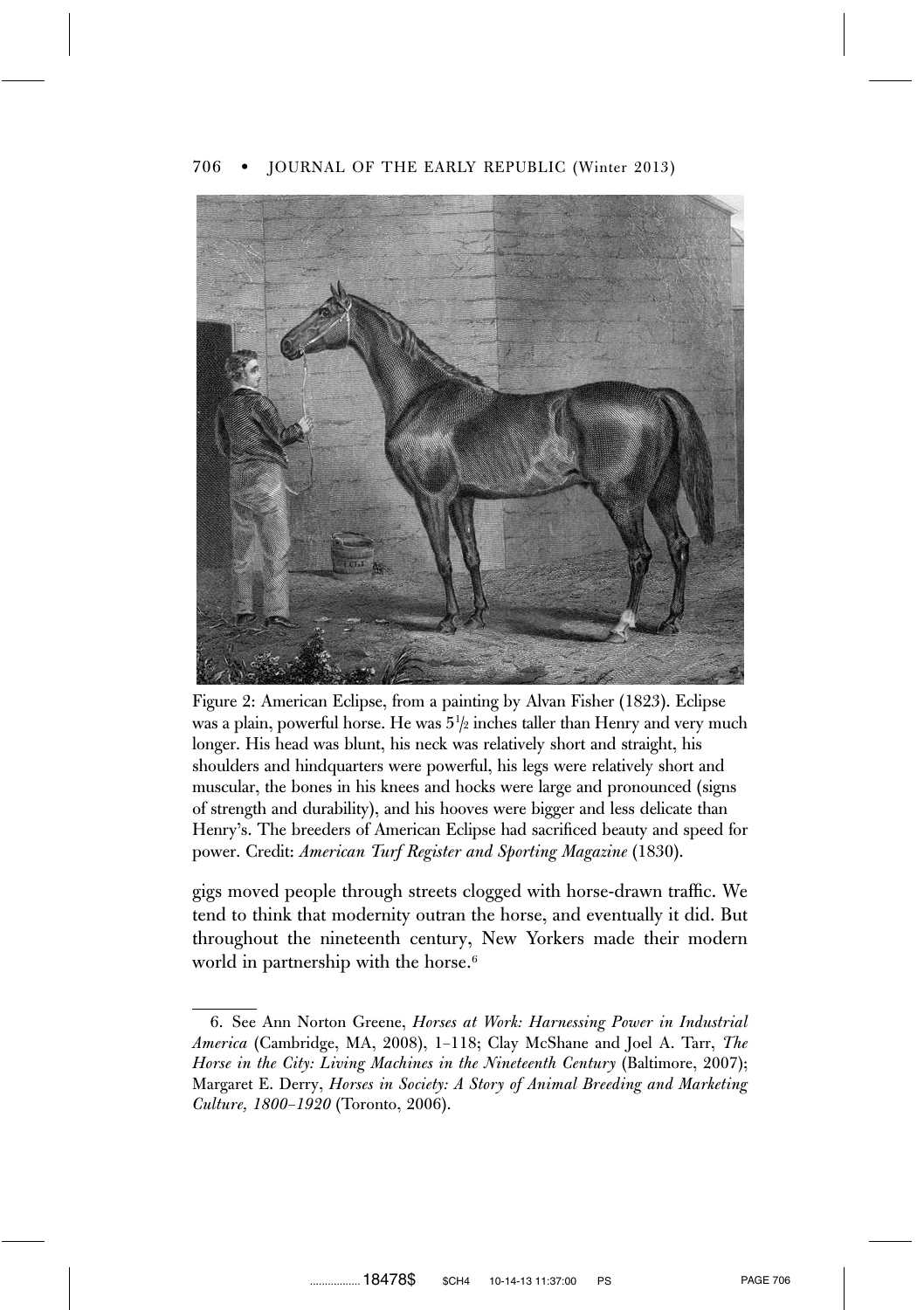American Eclipse was born into that partnership. His mother was a racing daughter of Messenger. His father was Duroc, a son of the Virginia horse Diomed (sire of Sir Archie), and thus kin to the best southern racers. Duroc was, however, a southern horse that looked like a northerner: tall, long-backed, big-boned and muscular, with the wide hips and open stride of a superior harness horse. A Long Islander bought Duroc hoping to cross him with an inbred Messenger line without changing its size and shape, and he sired hundreds of road horses. New York breeders never apologized for Duroc's southern origins. Indeed, they seldom mentioned them. As we shall see, they cared more about shapes and performances than about bloodlines, and Duroc gave them the big, strong colts that they wanted.<sup>7</sup>

At birth, Eclipse's racing future was uncertain. The New York legislature had banned racing in 1802, but sheriffs in Manhattan and on Long Island ignored the ban, and horses raced without legal sanction. In 1820, after a campaign that stressed the utility of thoroughbreds as all-purpose stallions, the legislature permitted racing in Queens County. The jockey club on Long Island renamed itself the New-York Association for the Improvement of the Breed of Horses, promising to breed thoroughbreds, identify the best of them on the race course, and then inject their speed, spirit, and power into working horses. Some, of course, saw the name as a mask for the disorder that attended the races. (''What next?'' asked a Marylander, ''*cock-fighting* for the improvement of *poultry*?'') But New York horsemen took improvement seriously. They corresponded with similar organizations in America and Europe. They advertised races as "shows of horses," encouraged the importation of English and "Oriental'' breeding animals, and awarded medals and premiums to their owners. Their rules of racing duplicated those of the southern clubs. In particular, they retained the long-distance heat races that had been abandoned in England. There were, however, important differences, all of which favored powerful horses. First, their Union Course was the first "skinned" (dirt) track in the United States. Dirt produced faster times than grass. It also put greater strain on the horses' legs, and thus provided a test of sturdiness. Second, the New Yorkers reduced the recovery time between four-mile heats from 45 to 30 minutes, increasing the

<sup>7. &#</sup>x27;'Memoir of Duroc,'' *Ameerican Turf Register* 1 (Oct. 1829), 57–60; Henry T. Helm, *American Roadsters and Trotting Horses* (Chicago, 1878), 139–47.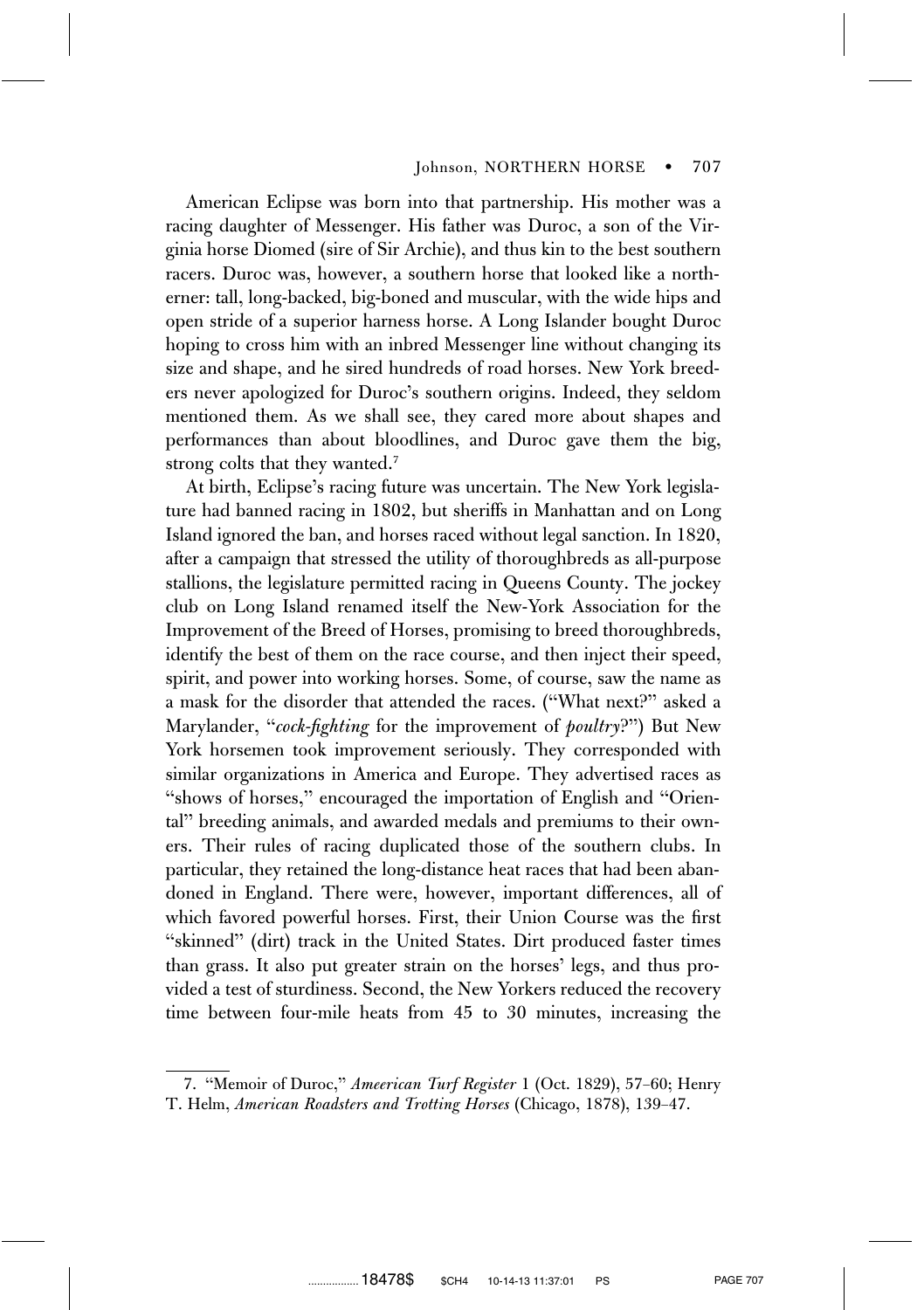### 708 • JOURNAL OF THE EARLY REPUBLIC (Winter 2013)

demands on the racers' stamina. Finally, New York racehorses carried heavy weights. The ''aged horse'' Eclipse carried 126 pounds in the great race; the younger Henry carried 108. In the South, their burdens would have been 124 and 100 pounds respectively. Baltimore's *American Farmer*, the nation's first farm journal, applauded the New York rules: The New Yorkers ''have judiciously directed their attention not only to *fleetness* and *continuance*, but to *power*, by requiring their horses to carry higher weights.'' The *New York Post* agreed: ''The natural consequence [of heavier weights] is a breed of large, strong, serviceable horses. We hope they will not deviate from this wise course."<sup>8</sup>

New York breeders favored big, powerful thoroughbreds who would sire both racers and road horses. American Eclipse was a direct participant in that project. General Nathaniel Coles, the Long Island gentleman who bred Eclipse, raced him once and sold him to Cornelius W. Van Ranst in 1819. Van Ranst was a well-known racing man. He was also a Manhattan horse dealer. He sold carriages and harness horses; rented horses, carriages, and drivers to gentlemen visiting the city; and supplied teams for the mail stage to Albany. He had owned the stallion Messenger. He also owned Messenger's sons Tippoo Saib and Potowmac, distinguished sires of crossbred horses. Van Ranst, in short, made his fortune in the New York market for elite road horses. With his purchase by C. W. Van Ranst, American Eclipse entered the horse business.9

<sup>8.</sup> *New-York Columbian*, Oct. 2, 1820; *American Farmer* (Baltimore), May 13, 1825 (Marylander), Nov. 8, 1822 (Association), June 13, 1823 (Skinner); *New-York Evening Post*, May 28, 1823; weights: *Rules and Regulations of the Washington Jockey Club* (Washington, 1824), 8; John B. Irving, *The South Carolina Jockey Club* (1857; repr. Spartanburg, SC, 1975), 191; ''Rules and Regulations of the Richmond Jockey Club,'' in Richard Mason, *The Gentleman's New Pocket Farrier: Comprising a General Description of the Noble and Useful Animal, the Horse, and Addendas* (Philadelphia, 1841), 412. The New Yorkers were not alone. Horsemen in Massachusetts had adopted the name in 1811, and in the 1820s every known racing club north of Washington, D.C. called itself an Association for the Improvement of the Breed of Horses. *Boston Gazette,* Sept. 30, 1811; *New-York Columbian,* Oct. 2, 1820; *Baltimore Patriot,* Aug. 27, 1823 and Sept. 14, 1829; *Pittsfield* (MA) *Sun,* Sept. 4, 1823; *American Turf Register* 4 (Oct. 1832), 92. Associations south of the Potomac uniformly called themselves jockey clubs.

<sup>9. [</sup>Cornelius W. Van Ranst], *Authentic History of the Celebrated Horse American Eclipse* (New York, 1823), 14; Van Ranst's horse business: *New-York Evening Post*, June 4, 1806, Apr. 23, 1811, Jan. 28, 1812, Apr. 5, 1814, Dec. 9, 1815, Jan. 30, 1817, Dec. 27, 1820, Jan. 27, 1821, July 16, 1821; [Van Ranst], ''Some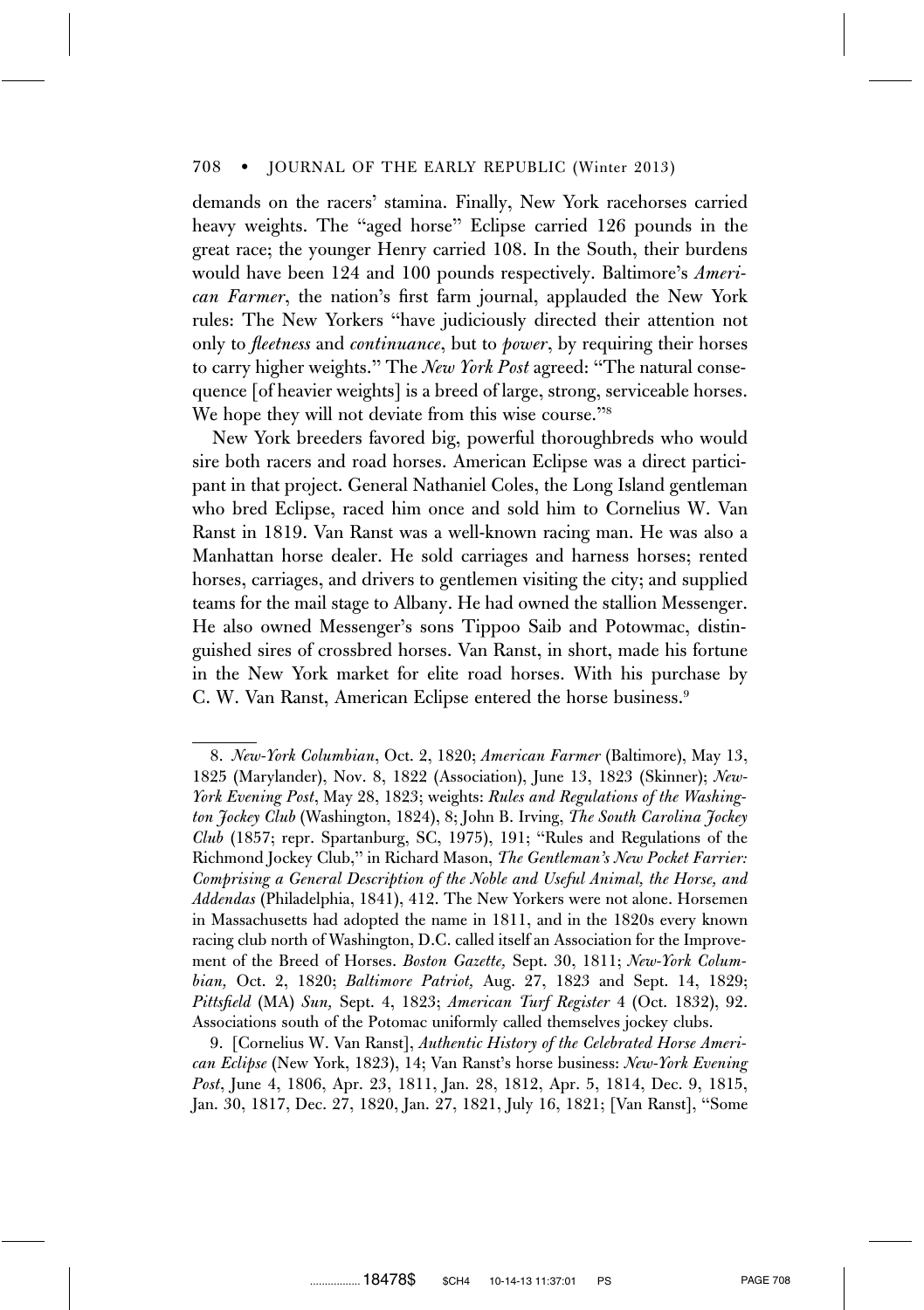Van Ranst raced American Eclipse twice at four-mile heats, and won both contests. Having established Eclipse's reputation on the track, he put the horse to stud on Long Island in 1820 and 1821. The stud notice announced Eclipse as ''the greatest RACER in the United States,'' and offered to match him at four-mile heats against any horse. Van Ranst probably knew that there would be no takers. Eclipse had beaten the best horses in the North, and southerners were unlikely to take their horses to New York to run illegal races. The challenge did, however, advertise Eclipse's value as a breeding animal. Eclipse's stud fee was \$12.50 "the leap," low for a racehorse, but at the high end for the breeders of working horses. He stood in Queens County, where some large farms were devoted to horses, and where many farmers bred horses as an auxiliary crop. Van Ranst announced that Eclipse's ''unrivalled performances on the Courses of the Island . . . have been witnessed by a great number of its respectable farmers.'' Some of Eclipse's matings were with thoroughbreds. Most, however, were with country mares that produced horses for the road.10

In 1821 Eclipse interrupted his career in animal husbandry to defeat the good southern racing mare Lady Lightfoot, a daughter of Sir Archie. A week later, he was back in the horse business, entering the stallion competition at the New-York County Agricultural Society Cattle Show and Fair. It was his second appearance at the fair, and this time the judges awarded him a silver cup as New York's best breeding stallion. At the awards ceremony, C. W. Van Ranst shared the spotlight with the breeders of huge pigs and fat cattle, with the growers of fine celery, parsnips, and rutabaga, and with Mr. Peter Cooper, who exhibited a "fine specimen of glue." It was odd company for a racehorse. Yet American Eclipse shared that company with the best racehorses and the most prominent horsemen in New York.11

Ties between racing and agricultural reform were substantial, and they were new. American agricultural societies were founded in the 1790s by

Account of the Bred Horses Which Have Been Owned by C.W. Van Ranst, Esq.,'' *American Turf Register* 3 (Oct. 1831), 49–60.

<sup>10.</sup> Van Ranst, *Authentic History*, 19–20; Stud notices: *Long Island Star* (Brooklyn, NY), Apr. 26, 1820 (quote) and Apr. 13, 1821; *New York American*, June 2, 1820.

<sup>11.</sup> *New-York Evening Post*, Oct. 25, 1821; *National Advocate* (Philadelphia), Nov. 8, 1820.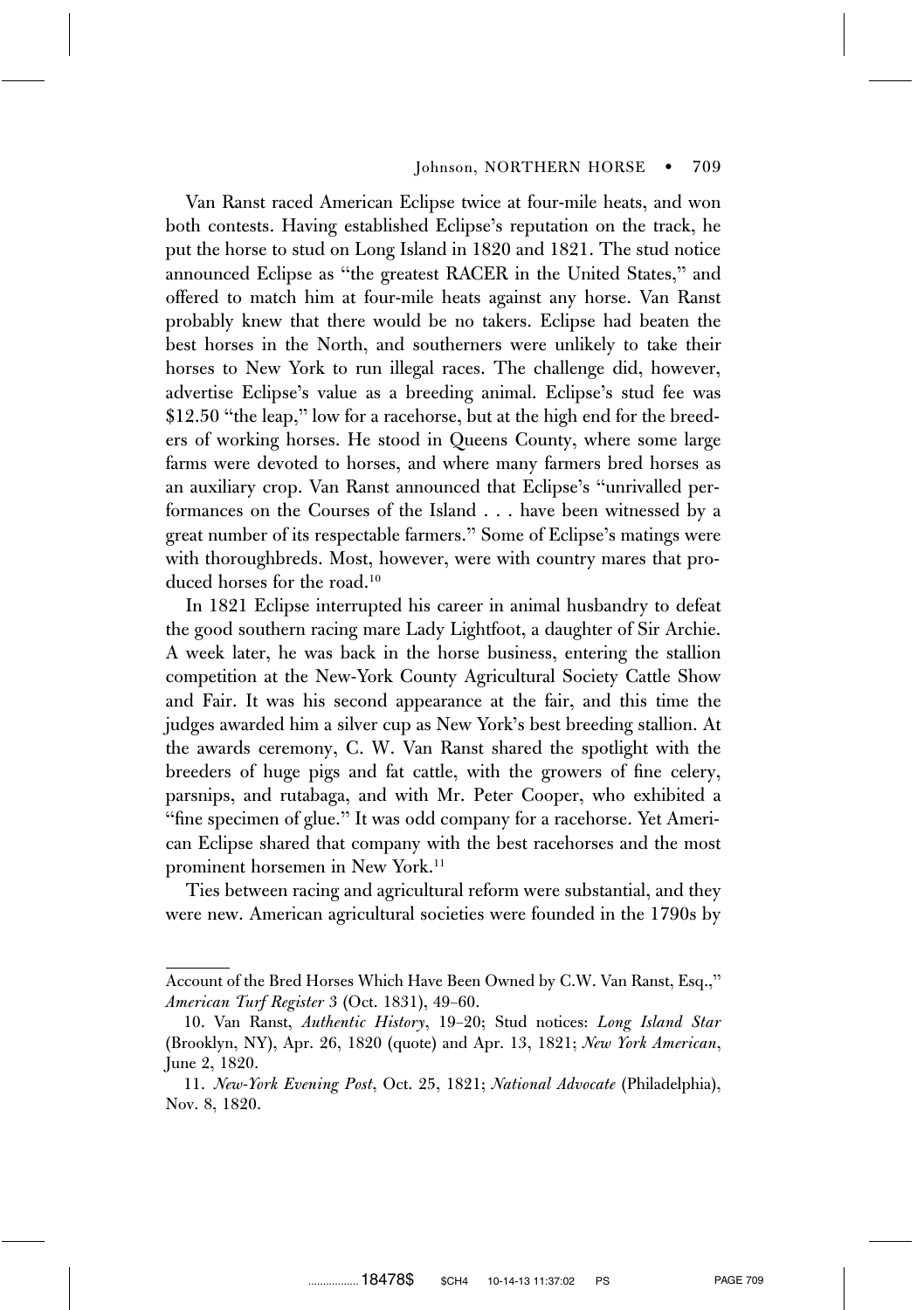Federalist gentlemen who imported prize cattle and sheep, made experiments in horticulture, and wrote learned essays on rural subjects. They neither encouraged nor received support from practical farmers, and they declined after a few years. After 1815, a revived rural reform movement abandoned the old Federalist gentility and took up the language of National Republicanism. With subsidies from state governments (which reformers in New York and other northern states enjoyed), agricultural reform would become part of an orchestrated wave of economic and social progress. Agriculture was, according to a Long Island reformer, ''the imperishable basis of the wealth, grandeur, and power of nations.'' But farming was a nation-builder only in cooperation with commerce and manufactures. ''The suspicions drawn between them by many public writers [nearly all of them southern] can never apply to us. In our country, these three branches of industry, wealth, and power . . . sustain each other by reciprocal patronage.'' At the banquet that ended the New-York County Cattle Show and Fair in 1821, the first toast went up to ''*Agriculture*—The first of arts; elevated in rank with the noblest sciences,'' quickly followed by toasts to ''*Domestic Manufactures,'' ''Commerce and Navigation,'' and ''Internal Improvements.''* More toasts to comity and interdependence came from Massachusetts: ''*Agriculture, Commerce, and Manufactures—*Uncle Sam's three buxom Daughters; May neither hold her head too high to contribute her equal share in the support of this growing family."<sup>12</sup>

Horses were important objects of this spirit. The reformers of the 1790s had paid no attention to horses, sometimes branding them as luxuries that were irrelevant to agriculture. In the following decades the horse became a necessary and useful animal, and thoroughbred stallions and brood mares were the most popular attractions at the fairs. They were celebrities, of course, but they also presented opportunities for

<sup>12.</sup> *Long Island Star* (Brooklyn, NY), Jan. 6, 1819; *New-York Evening Post,* Mar. 14,1821**;** *New England Farmer* (Boston), 3 (1825), 98. On the agricultural societies: Tamara Plakins Thornton, *Cultivating Gentlemen: The Meaning of Country Life among the Boston Elite, 1785–1860* (New Haven, CT, 1989); chronology of animal improvement: Peter D. McClelland, *Sowing Modernity: America's First Agricultural Revolution* (Ithaca, NY, 1997), 230–35; state governments: Percy Wells Bidwell and John I. Falconer, *History of Agriculture in the Northern United States, 1620–1860* (New York, 1941), 184–95. The New York legislation was printed in the *Long Island Star* (NY)*,* Apr. 14, 1819.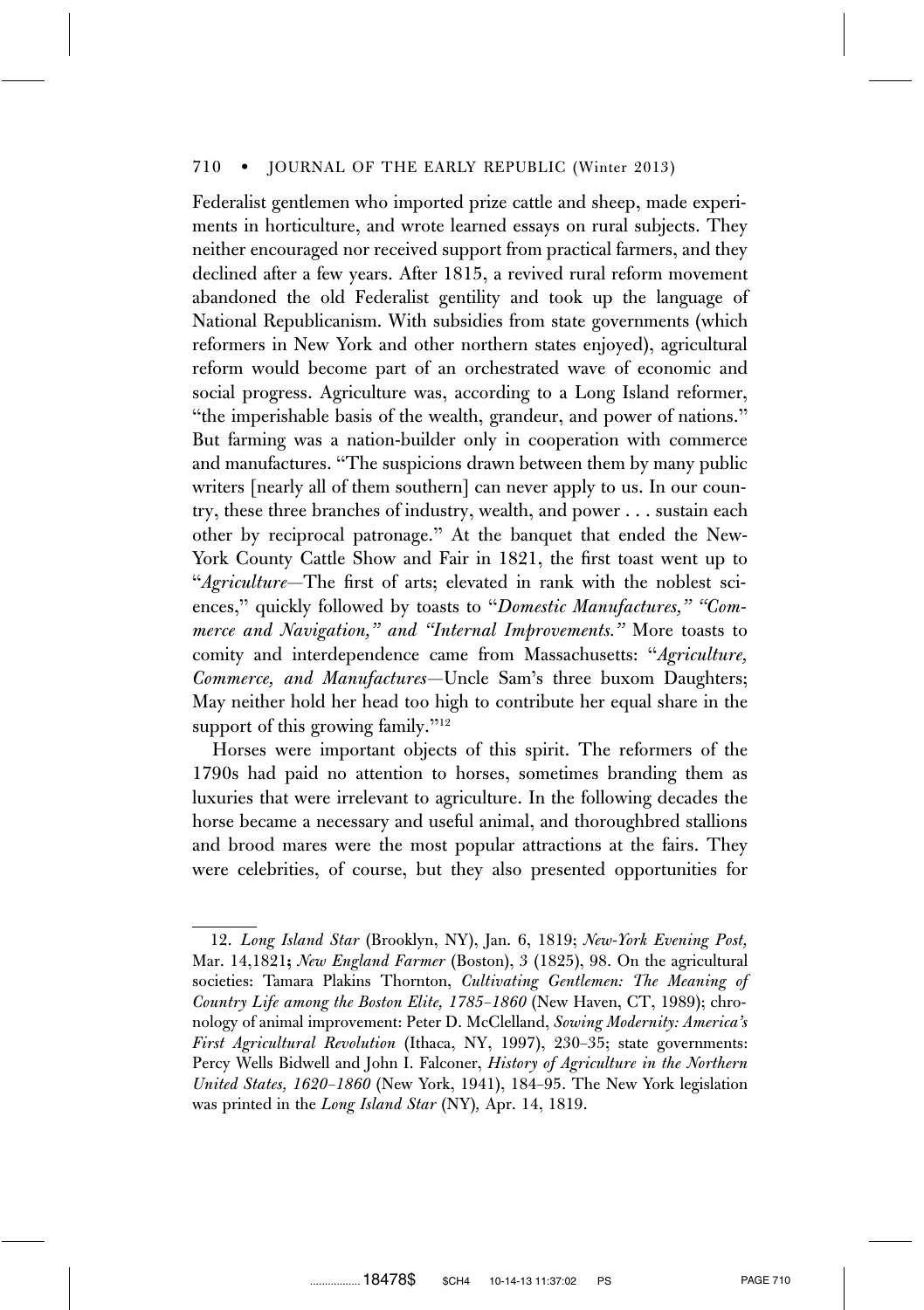profit. The judges who awarded American Eclipse his silver cup knew his racing reputation. They praised him, however, as a powerful stallion who promised good working progeny. He possessed ''great muscular strength, together with activity, precision and uniformity in his movements. These qualities well combined, constitute . . . the essential value of a horse, and render him most competent to the performance of any service for which he may be required."<sup>13</sup>

The utility of American Eclipse and other New York racers was in siring crossbred harness horses, and the market in such horses was booming. Farmers who bred horses as a sideline could make money with relatively little labor or expense, and gentleman-reformers encouraged them. The *American Farmer* asserted that ''We want the half and three fourth bred, by large, spirited mares, to give us fine horses for the road.'' New York's Board of Agriculture agreed: ''Horses sell for more money in this state, than any other animals in proportion; the great transportation which is continually going on, the stock which is wanted by the mail contractors and stages, and for private purposes, will . . . keep the demand more than equal to the production; probably no stock will for some time be more profitable to raise than fine horses.'' For the farmer with a good common mare and the gentleman with a celebrated racing stallion, improving the breed was both a public service and a good way to make money.<sup>14</sup>

In 1823 American Eclipse was the best racehorse in the United States. He was, however, no pampered aristocrat. He was bred and used within the commercial horse trade of metropolitan New York. His gentlemanbreeder indulged a passion for thoroughbreds, but he phrased that

<sup>13.</sup> *American Farmer* (Baltimore), Oct. 19, 1827; *Memoir of the New York State Board of Agriculture* 1 (1821), 334; early reformers and horses: Thornton, *Cultivating Gentlemen*, 108n, 182.

<sup>14.</sup> Horses the most popular attraction: *Long Island Star* (Brooklyn, NY), Nov. 15, 1820; *New-York Evening Post,* Oct. 24, 1821; *American Farmer* (Baltimore)*,* July 5, 1822. Both the racing association and the agricultural societies in New York were sprinkled with men who were in the horse business: the proprietors of stage lines, dealers in horses, the operators of horse farms, even a pioneer veterinarian. In striking contrast, racing and agricultural reform were mutually exclusive pursuits in Virginia. The state agricultural society published a list of 230 members in 1818. None of them—not one—was a known member of the racing community. Membership list: *Memoir of the Society of Virginia for Promoting Agriculture* (Richmond, VA, 1818), xi–xiii.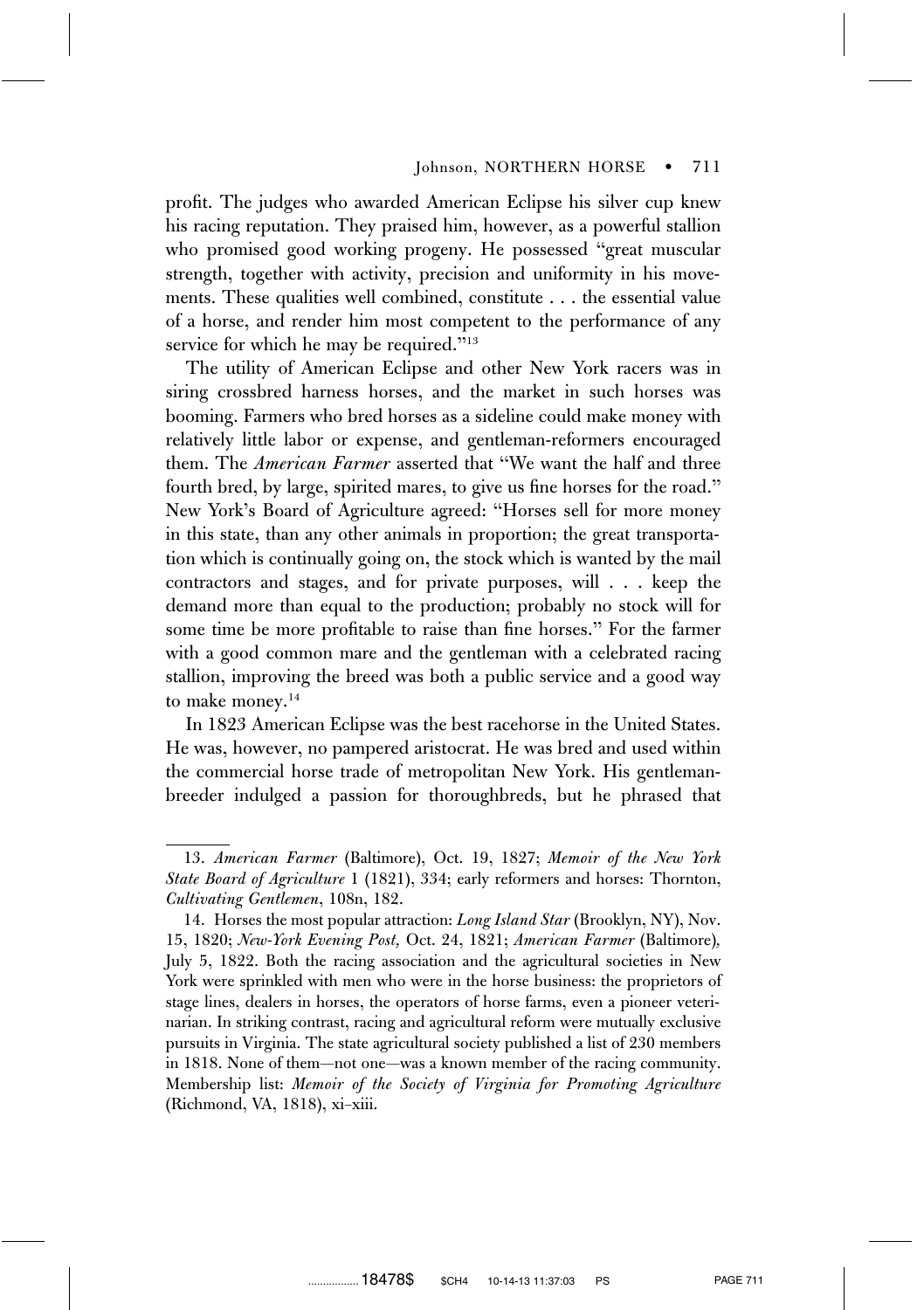indulgence as a public service: ''Success to the turf,'' toasted Gen. Coles after Eclipse defeated Henry, ''the only means of promoting the breed of fine horses.'' Eclipse was owned and raced by a Manhattan horse dealer. He spent two seasons siring horses for the road, and he was surrounded by a racing association, agricultural societies, and newspaper talk that conflated racing with the improvement of working horses. New Yorkers knew American Eclipse as a sporting hero, to be sure. They also knew him as a useful animal that helped provide the horsepower that was<br>  $\begin{aligned} \text{transforming their world.}^{15} \end{aligned} \rightarrow \begin{aligned} \text{Proofs} \rightarrow \text{Proofs} \rightarrow \text{Proofs} \end{aligned}$ transforming their world. 15

 $\rightarrow + + - + + + +$ 

The road horses sired by American Eclipse and other northern racers did more than haul stagecoaches and carry the mail. They carried private families as well, contributing to what Richard Bushman calls the ''Refinement of America.'' Objects that had been emblems of power and privilege in the eighteenth century were adopted by a rising middle class. As signs of the old gentility (cultivated manners, aesthetic taste, upholstered furniture, decorative gardens, and the like) became more widely available they became more private, less flamboyant, and less explicitly associated with power. They retained much of their old cachet, but middling people naturalized them into a new way of life. The old artifacts of gentility now performed their cultural work under the banner of respectability.16

The horse and buggy provides a pitch-perfect example of that transition. In the eighteenth century only the very rich owned carriages. Driven by servants or slaves and powered by expensive, ornamental horses, these were mobile drawing rooms—curtained and upholstered (sound-proofed) compartments in which wealthy families traveled ''at home," undisturbed by the plain folk who walked or rumbled along in ox carts. That changed in the first half of the nineteenth century. The occasional grand equipage now shared the roads with stages and freight wagons, and with a great variety of two-wheeled, one-horse chaises (Americans called them ''shays'') and four-wheeled carriages. These were smaller and less luxurious than the coaches of the old elite, and

<sup>15.</sup> Toast: *New York Gazette,* cited in *Richmond Enquirer* (VA)*,* June 3, 1823.

<sup>16.</sup> Richard L. Bushman, *The Refinement of America: Persons, Houses, Cities* (New York, 1992).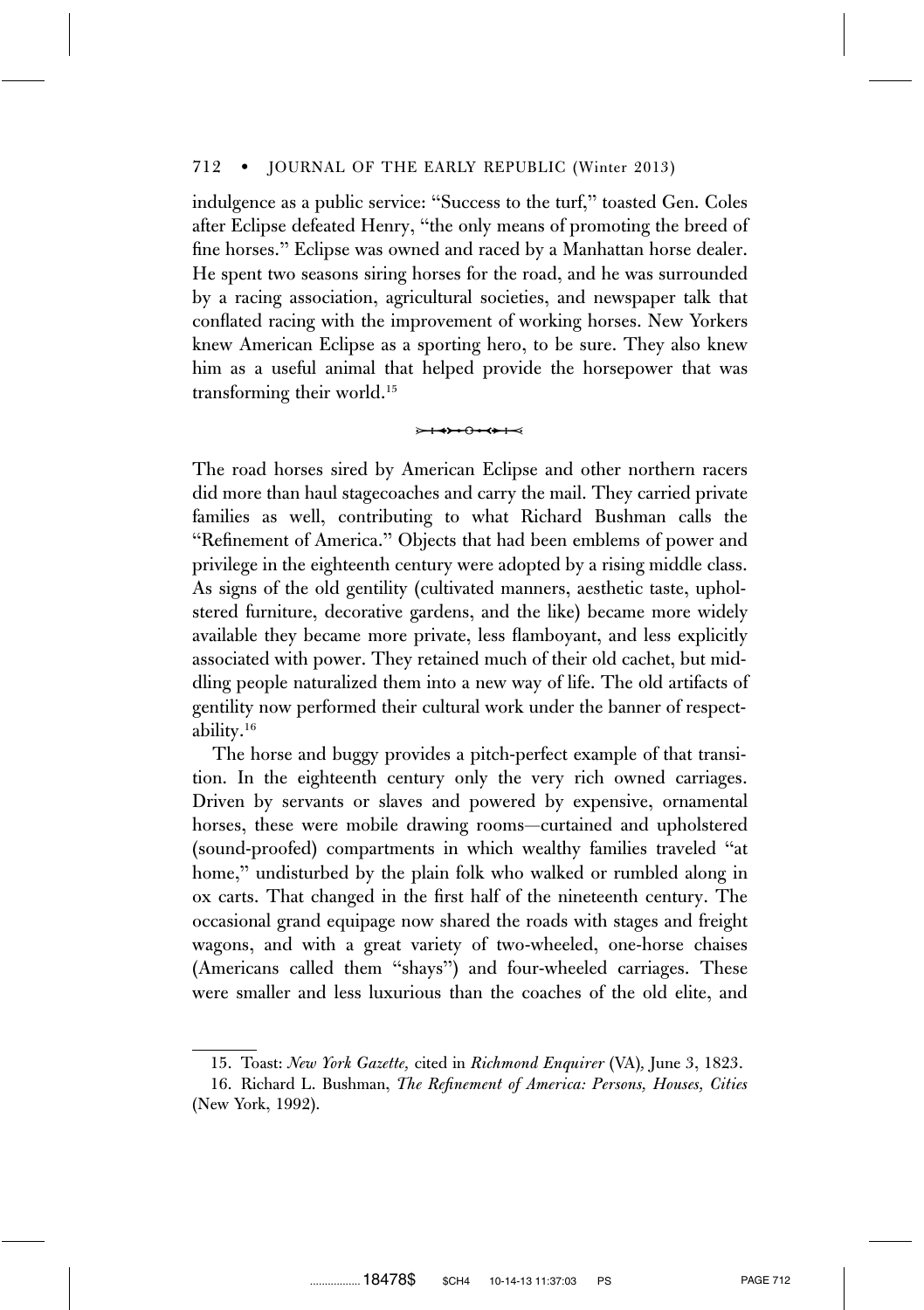they did not require servant-drivers. A growing proportion of middleclass northerners owned horses and drove wheeled vehicles. In rural Massachusetts in the 1820s about one farm family in seven owned a gig or carriage. In Kings County, Long Island, though the figures are less reliable, the number was one in four or five. By the 1840s, fully four in ten families in Dover, Delaware, and the surrounding county owned carriages. Henry William Herbert (his readers knew him as ''Frank Forrester'') guessed that by 1850 New Yorkers who traveled by chaise and carriage outnumbered those on horseback by twenty to one.<sup>17</sup>

Ownership of a horse (ideally, a Messenger horse) and carriage became a widely acknowledged sign that one had arrived. A man who grew up in Huntington, Long Island recalled that ''When [the almost certainly apocryphal] Squire John brought home his first carriage, and rode to church in it on Sunday, with his pair of fine colts all dressed in new harness, his old-fashioned neighbor could not stand it; he must have one too; and so it went. . . . The fine turnout on Sunday came to be the mark of respectability; and who could afford to be not respectable?" Public appearances may have been particularly important to women. The Englishman William Cobbett farmed for a year on Long Island, and he preferred oxen for farm work. But travel by ox cart had become an unfashionable embarrassment: ''What! The ladies will say, 'would you have us to be shut up at home all our lives; or be dragged about by oxen?'" (This from farm women whose mothers and grandmothers had routinely traveled by ox cart.) <sup>18</sup>

Squire John and the women in Cobbet's household were learning to define and display themselves with what they bought. In ways that had been available only to the wealthy and powerful in the eighteenth century, they made choices about food and its preparation, furniture and its deployment in the house, clothing, books, and other purchased goods,

<sup>17.</sup> Jack Larkin, *The Reshaping of Everyday Life, 1790–1840* (New York, 1988), 213–18 (quote 216); M. Hunt Hessler, ''The Spirit of Progress: Horse-Drawn Transportation on Long Island, 1800–1900,'' in *19th Century American Carriages: Their Manufacture, Decoration, and Use* (Stony Brook, NY, 1987), 130–39; Bushman, *The Refinement of America*, 229; Henry William Herbert, *Frank Forester's Horse and Horsemanship of the United States and British Provinces of North America* (2 vols.; New York, 1857), 2: 721.

<sup>18.</sup> Hessler, ''The Spirit of Progress,'' 126; William Cobbett, *A Year's Residence in the United States of America* (London, 1819), 181–82.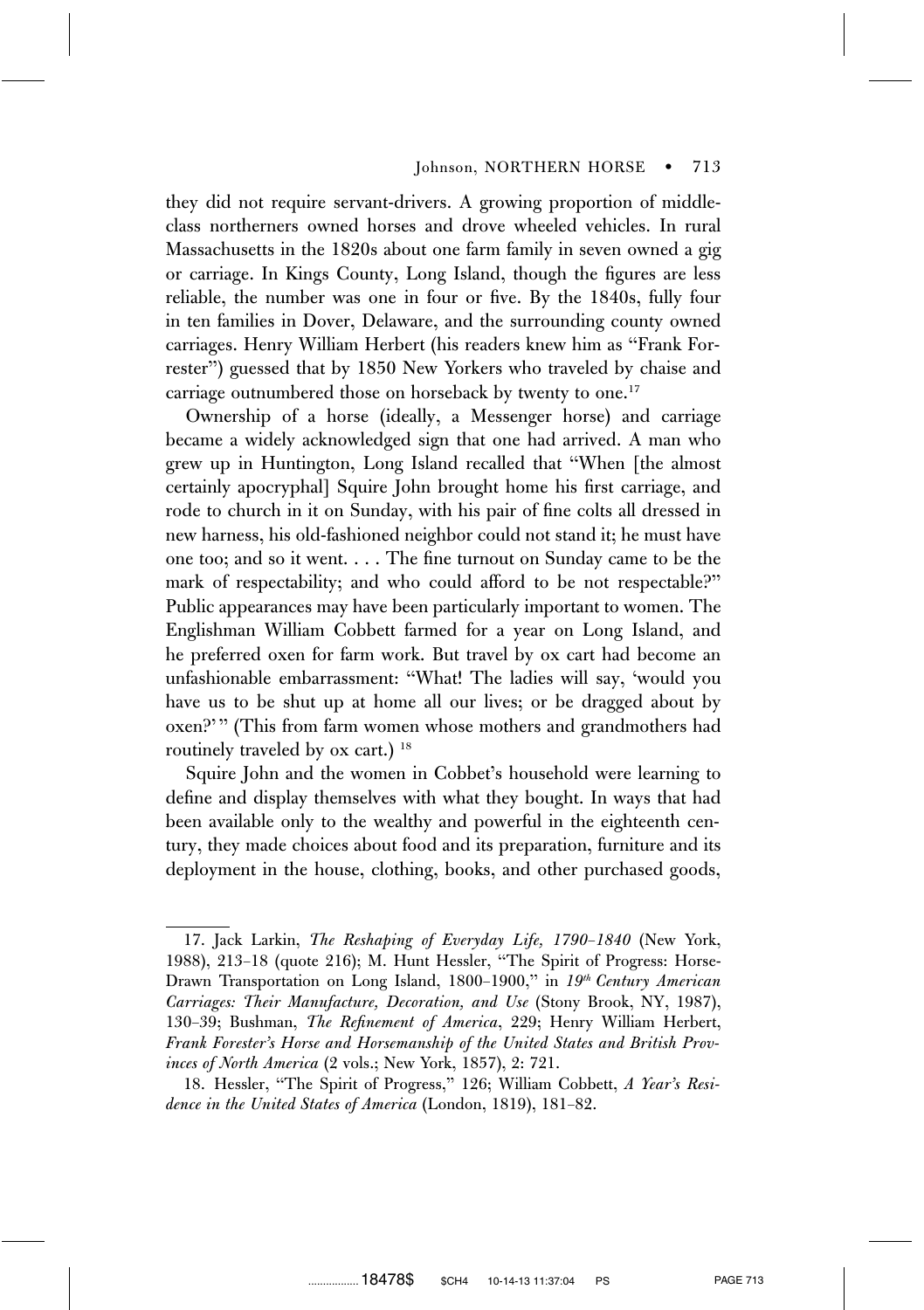then stitched those goods into ensembles that signified who they were. The horse and buggy were among the most expensive, public, and widely recognized items of commoditized respectability. They signaled the same democratization of convenience and comfort as parlor goods, the same embrace of commerce, and the same rejection of deference and patriarchy. At the same time, they signaled a new social hierarchy. A modern scholar sums it up: the harness horse ''was a symbol simultaneously of social status and of democratic values.''19

New York road horses neither walked nor galloped. They moved at a trot. ''Trotting,'' said a British visitor to New York, ''is everything with *them.*" "All carriages are driven at a trot," wrote James Stuart, while another Britisher reported that packet (passenger) boats on the Erie Canal were pulled by three horses, ''a boy riding on one of them and keeping them at a trot.'' Yet another Englishman complained that one could not rent a good saddle horse in New York, where all the horses were trotters. The trot was a brisk, purposeful gait. It was comfortable for horses traveling long distances, it pulled the load steadily and without lurching, and it was reasonably safe. It was also, even at speed, a disciplined gait that gave the roads and the people who traveled them an air of comfort and efficiency. Among the sounds that signified progress to northern ears, perhaps none was more ubiquitous than the controlled, metronomic clop of the trotting horse.20

On the road, the trotter sacrificed flashiness for precision and understated power. The driver enjoyed control over a powerful animal, but with none of the direct mastery projected by the man on horseback. Like the southern gentleman's saddle horse, the trotter was bound up with masculinity and power—but in a peculiarly northern, nineteenth-century way. The new middle-class man left aggressive, extravagant gestures to the thoughtless rich and the thoughtless poor. His public posture was

<sup>19.</sup> Greene, *Horses at Work,* 114. See Bushman, *Refinement of America*; and David Jaffee, *A New Nation of Goods: The Material Culture of Early America* (Philadelphia, 2010).

<sup>20.</sup> Herbert, *Frank Forester's Horse and Horsemanship*, 2: 126–27; John Robert Godly, *Letters from America* (London, 1844), 2:61; Joseph Pickering, *Emigration or No Emigration; Being the Narrative of the Author (An English Farmer) from the Year 1824 to 1830* (London, 1830), 34; James Stuart, *Three Years in North America* (2 vols.; New York, 1833), 1: 273.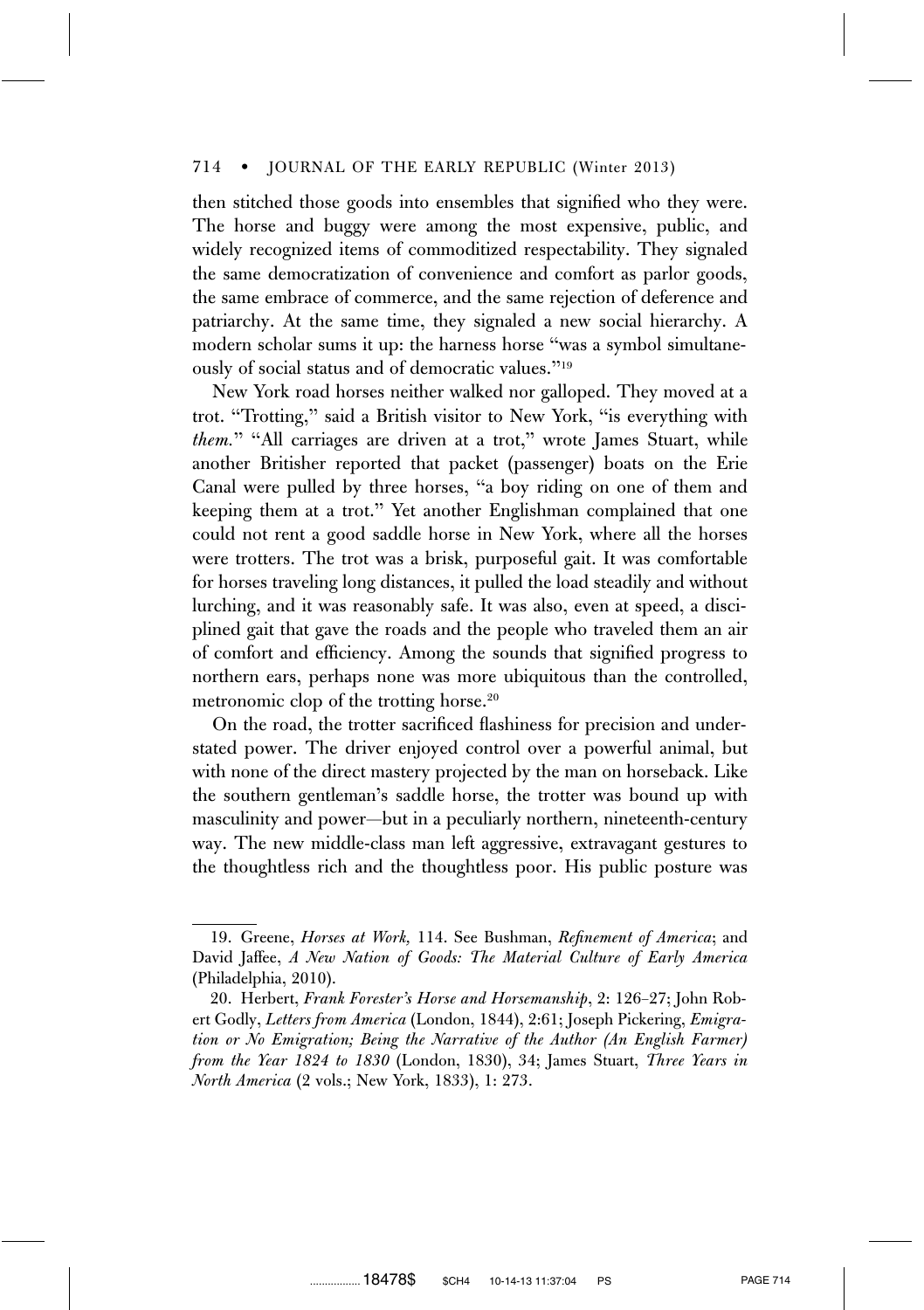composed, inward-turning, controlled—a private outpost in public space. The horse and buggy elevated him above dirt and disorder, and he passed through the world without threatening it or being threatened. The wheeled vehicle also invited the owner's family to ride (and thus domesticated the look and meaning of riding), and it allowed the head of the family to mediate his power with wheels, long reins, upholstered seats, family chatter, and, underneath all of them, the good nineteenthcentury roads for which he voted and in which he placed great faith.<sup>21</sup>

The trotter was a bourgeois horse. At the same time, the trotter, like cars today, became an article of consumer desire that transcended utility and social class. New Yorkers who did not own them wanted them, and very few wanted other kinds of horses. While trotting horses signaled respectability to improvement-minded New Yorkers, others learned to sport with them. Independent skilled workmen found that horses and wagons helped with their work, and that driving them was a lot of fun. Frank Forrester tells us that ''Every tradesman, artisan, businessman, or mechanic, whose affairs require the services of a horse, in America, keeps, as that by which he can alone combine profit with pleasure, a fast and hardy trotter.'' The best-known working-class horsemen were the butchers, workers who hauled carcasses and delivered dressed meat with the help of horses. The butchers controlled their own trade. They finished work by mid-morning, and spent their afternoons at fire houses, taverns, and stables. The butchers and most other working-class equestrians trotted under saddle. They rode in city parades, and they took great pride in their horses and horsemanship. J. S. Skinner, editor of the *American Farmer,* tells us that butchers ''spare neither pains nor expense to gain a reputation for owning a crack goer. This sort of emulation so infects the class, as to have given rise to a common saying that '*a butcher always rides a trotter.*'" The butchers and other workmen made horsemanship a part of their occupational style. But many who had no practical use for horses spent large portions of their resources on keeping a horse. A fully outfitted Bowery B'hoy, for example, possessed more than

<sup>21.</sup> Greene, *Horses at Work*, 26; Derry, *Horses in Society*, 33–38. An insightful treatment of middle-class comportment in public informs Dell Upton, *Another City: Urban Life and Urban Spaces in the New American Republic* (New Haven, CT, 2008).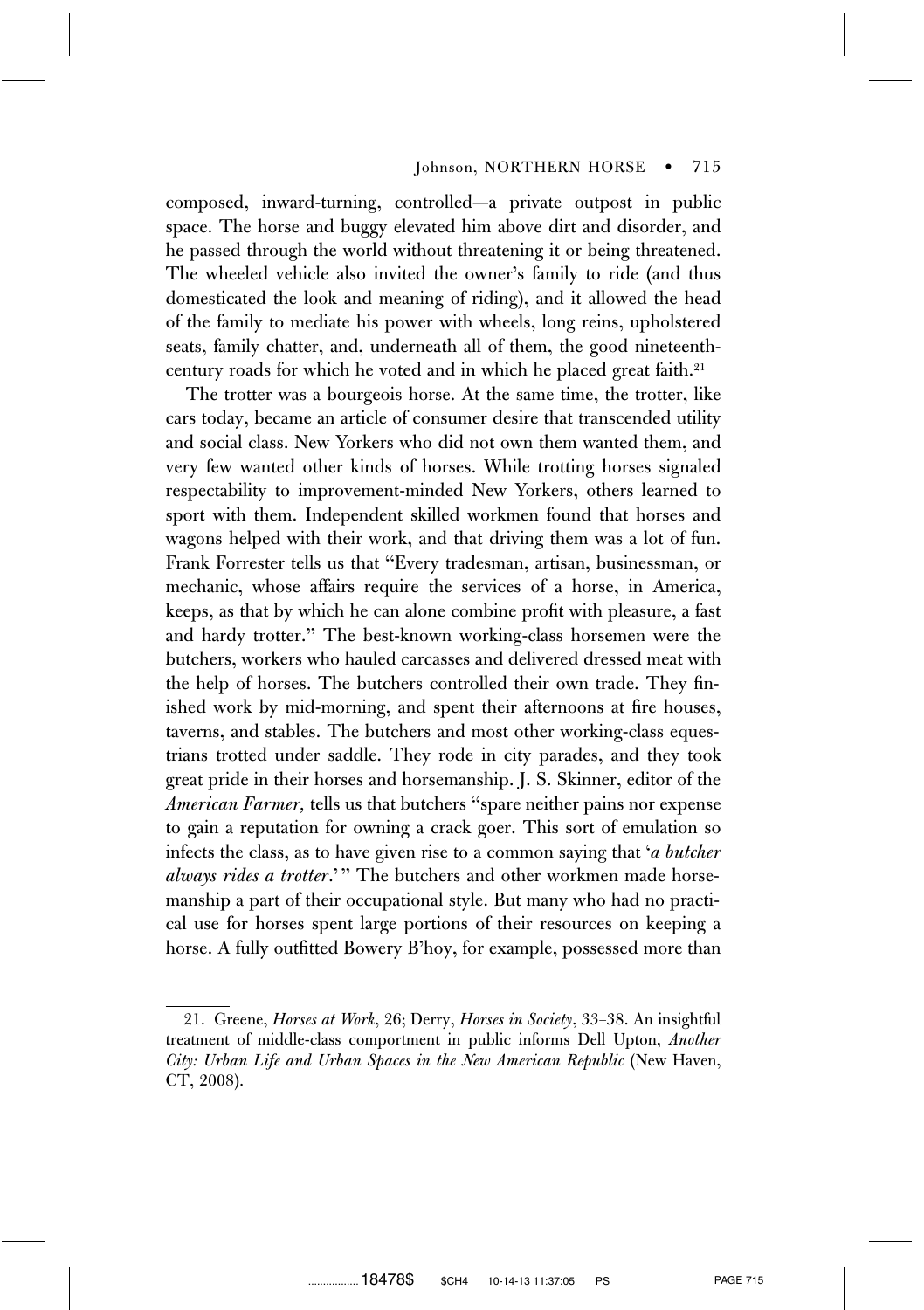distinctive clothing and a pugnacious attitude. He was very likely to own or have access to a trotting horse.<sup>22</sup>

New Yorkers were developing a distinctive taste for riding and sport driving with trotting horses, and sportsmen appropriated two roads at the edges of town as their own. The Harlem Road (Third Avenue), completed in 1807, ran six miles from lower Broadway to the village of Harlem. The Jamaica Turnpike stretched from the Brooklyn Ferry to Queens County. The best trotters on those roads belonged to wealthy sportsmen. But thousands of other trotting afficionados were, according to John Skinner, ''respectable and independent mechanics, and others'' who formed trotting clubs. (A less friendly account described them as "principally of the lower order, owning horses.") Pleasure rides, road trials, club races, and impromptu matches crowded the Harlem and Jamaica roads on fair afternoons throughout the nineteenth century. On the Harlem Road, said an Irish actor in the 1830s, ''Young men of all classes'' gathered to drive for pleasure, test their horses, and lounge at the taverns that dotted the road. The trotting, he said, was the fastest in the world. ''The first time I was whirled along this road at the heels of one of the crack goers of the city, amidst clouds of dust through which the rushing of other vehicles might be dimly made out, and startled by the wild cries used by the rival drivers, at once to encourage their horses and prove the impossibility of scaring them into breaking up, I thought it one of the most exciting things I had ever met."23

<sup>22.</sup> Herbert, *Frank Forester's Horse and Horsemanship*, 2: 126–27; John Skinner, ''The American Trotter,'' in William Youatt, *The Horse*, *together with a General History of the Horse* (Philadelphia, 1843), 50. On the butchers, see Sean Wilentz, *Chants Democratic: New York City & the Rise of the American Working Class, 1788–1850* (New York, 1984), 137–39; and Elliott J. Gorn, '' 'Good-Bye Boys, I Die a True American': Homicide, Nativism, and Working-Class Culture in Antebellum New York City,'' *Journal of American History* 74 (Sept. 1987), 388–410. The classic account of butchers and trotters is Henry Mayhew, *London Labour and the London Poor* (2 vols.; London, 1851), 1: 175–77.

<sup>23.</sup> Skinner, ''American Trotter''; ''Lower orders,'' *National Advocate* (New York), Mar. 22, 1820; Tyrone Power, *Impressions of America during the Years 1833, 1834, and 1835* (Philadelphia, 1836), 1: 56–57. For descriptions of early trotting on these roads, see Herbert, *Frank Forester's Horse and Horsemanship*, 2: 133ff; Dwight Akers, *Drivers Up: The Story of American Harness Racing* (New York, 1938), 27–40; and Peter C. Welsh, *Track and Road: The American Trotting Horse* (Washington, DC, 1967).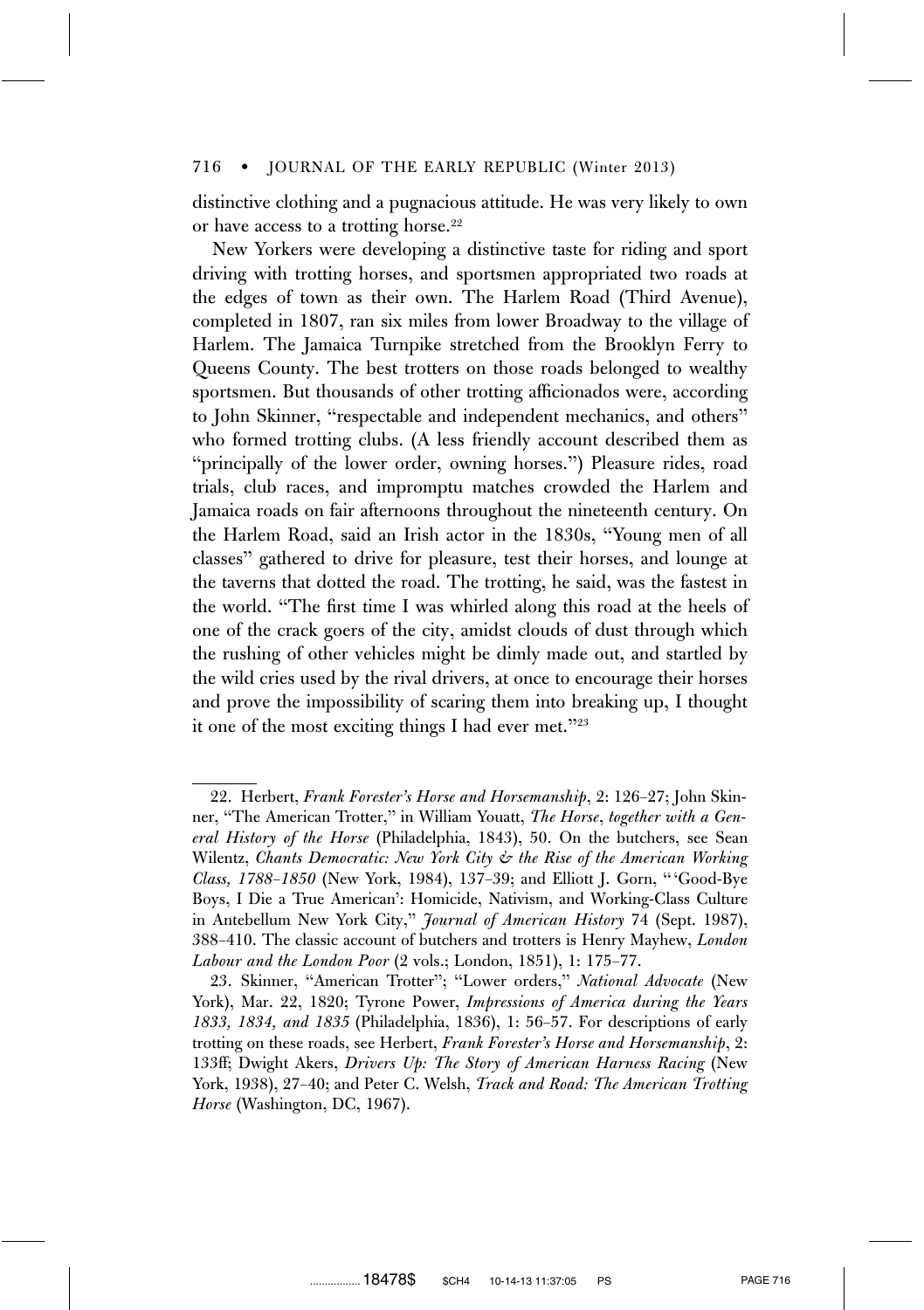Sport driving, both high and low, was on full display when New Yorkers drove the Jamaica Turnpike to the races on Long Island. In 1819 the journalist Mordecai Noah wrote a fanciful ''Journal of a Dandy'' who drives his Tilbury gig to the races, viewing ''a post chaise filled with four sailors—four dandies on horseback—a man with a portable soda water shop . . . , a coach containing a late resident of the penitentiary,'' and much, much more along the way. On the morning of the Eclipse–Henry match, a merchant viewed coaches and carriages lined up for the ferries to Brooklyn, ''all filled with Ladies & Dandies, high & low life, waiting their turns.'' At Brooklyn ''carriages of every description formed an unbroken line from the ferry to the ground." "There were many fine horses on the ground,'' said an Englishman who had braved the ride to the Eclipse–Henry match, ''and some driving that would have *taken* in Picadilly."<sup>24</sup>

Early on, trotting matches became a part of New York race meetings. Trotters competed at the Union Course races in 1822. They competed again on the first day of the meeting that featured Henry and Eclipse. The trotting sportsmen built their own track in 1826. They stole most of racing's popular audience, and harness racing became the great northern spectator sport of the nineteenth century. The running horses, though they drew an occasional crowd for a North–South match race, went into decline. Frank Forester explained: the trotter was ''the most truly characteristic and national type of the horse, and phase of horsemanship, in America.'' (By ''America,'' Frank Forrester usually meant New York.) ''Trotting, in America,'' he concluded, ''is the people's sport, the people's pastime, and, consequently, is, and will be, supported by the people.'' Oliver Wendell Holmes would put it more simply: ''Horse *racing* is not a republican institution; horse *trotting* is.''25

<sup>24.</sup> *National Advocate* (New York), June 4, 1819; Patrick Shirreff, *A Tour through North America; Together with a Comprehensive View of the Canadas and the United States, as Adapted for Agricultural Emigration* (Edinburgh, 1835), 10; [John Pintard], *Letters from John Pintard to His Daughter, Eliza Noel Pintard Davidson, 1816–1833* (New York, 1941), 2: 136; Josiah Quincy, Jr., *Figures from the Past, from the Leaves of Old Journals* (Boston, 1883), 96; Simeon Dewitt Bloodgood, *An Englishman's Sketchbook; or, Letters from New York* (New York, 1828), 44.

<sup>25.</sup> Trotting matches at flat-race meetings: *New-York Evening Post*, Oct. 11, 1813, May 22, 1822; *Long Island Star* (Brooklyn, NY), May 29, 1823; *Niles' Weekly Register* (Baltimore), May 31, 1823. On the rise of organized harness racing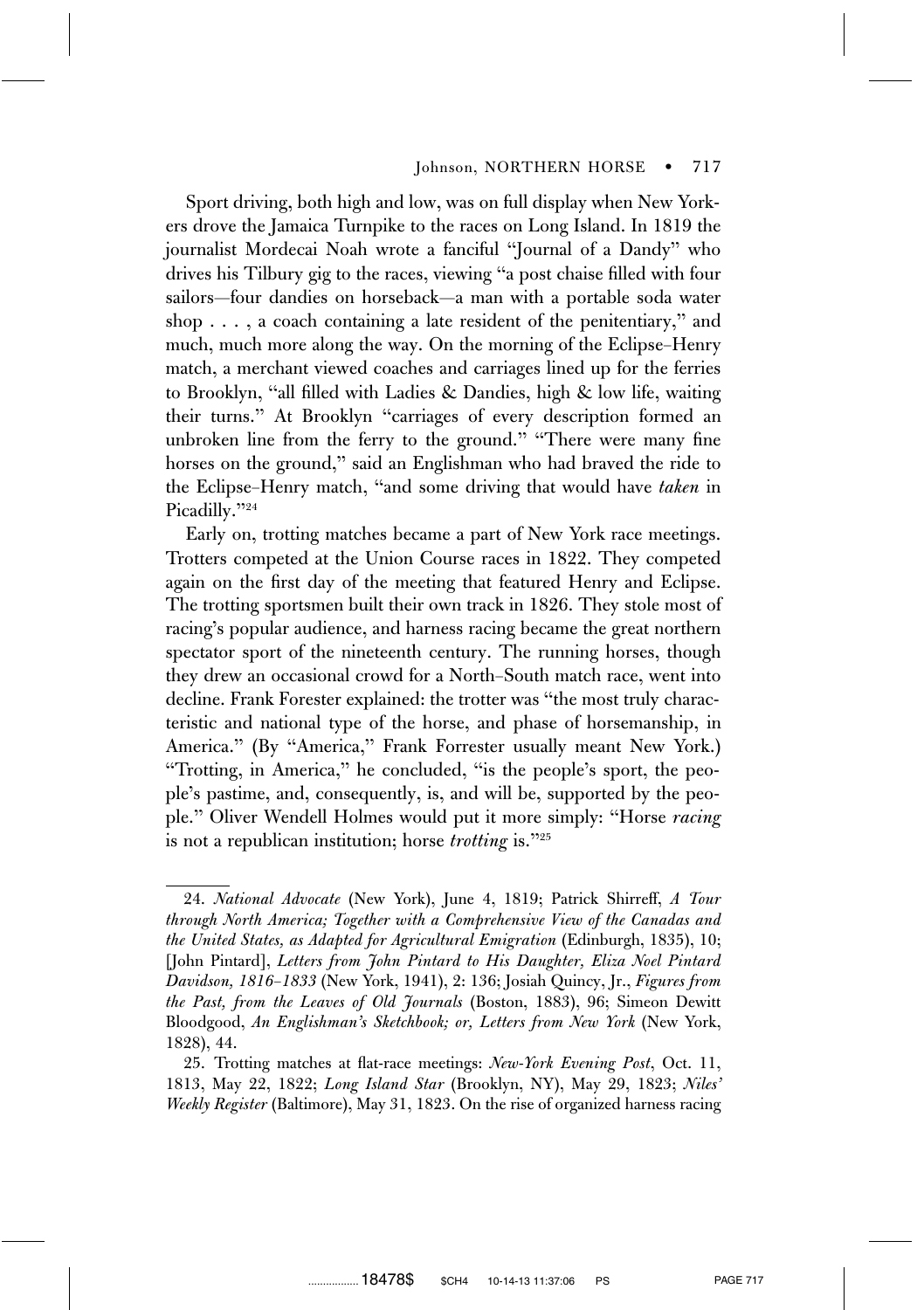#### <del>≻+∢≻+⊖+≺⊧</del>≺

The southern market for harness horses was small. The big southern farms sat near navigable rivers, and commerce moved on water. Most roads were too narrow and poorly maintained to support wheeled traffic, and gentlemen as well as plain folk traveled on horseback. In the fields, planters kept their oxen longer than did northern farmers, and when they got rid of oxen they tended to replace them with mules. The mule was cheaper to buy and feed than the horse, he worked well in hot weather, he had a long working life, and he was nearly indestructible. He also lacked the horse's breeding, status, and sexual potency and was thus, in the minds of planters, better suited to the slaves who worked with him. The region did not have the road traffic, the large middle class, or the free working class that drove the market for trotting horses in the North, and the southern gentry, even when roads provided a choice, preferred riding to driving. A South Carolinian proudly saluted ''our bacon-eating, horse-riding, mule driving countrymen."26

The well-bred southern horse was an elite riding animal, and southern horse talk was an elite conversation. Much of that talk was distilled in Richard Mason's *Gentleman's New Pocket Farrier,* published in Richmond in eight editions between 1811 and 1842. The book was intended for gentlemen with good horses, particularly those with an interest in racing. It began as a book of farriery, with instructions on stabling, shoeing, and so on, and with remedies for equine illnesses and injuries. New editions added essays on Virginia turf history, the training of racehorses, the rules of the Richmond Jockey Club, and the rudiments of an American stud book. Virginia and North Carolina horsemen, we are told, trusted Mason's book.27

27. The catalogue of the Virginia Historical Society lists eight Richmond editions, the last in 1841. On the book, its background, and its importance to the

and the decline of flat racing, see Akers, *Drivers Up*; and Adelman, *A Sporting Time,* 27–73. Quotes: Herbert, *Frank Forester's Horse and Horsemanship,* 2: 127; Oliver Wendell Holmes, ''The Autocrat of the Breakfast Table,'' *Atlantic Monthly* 1 (Nov. 1857), 178.

<sup>26.</sup> Greene, *Horses at Work,* 40–42, 88–89. Eugene D. Genovese, *The Political Economy of Slavery: Studies in the Economy and Society of the Slave South* (New York, 1967), 106–23, remains useful and evocative on these questions. Quote: *South Carolina State Gazette* (Columbia), Oct. 6, 1827.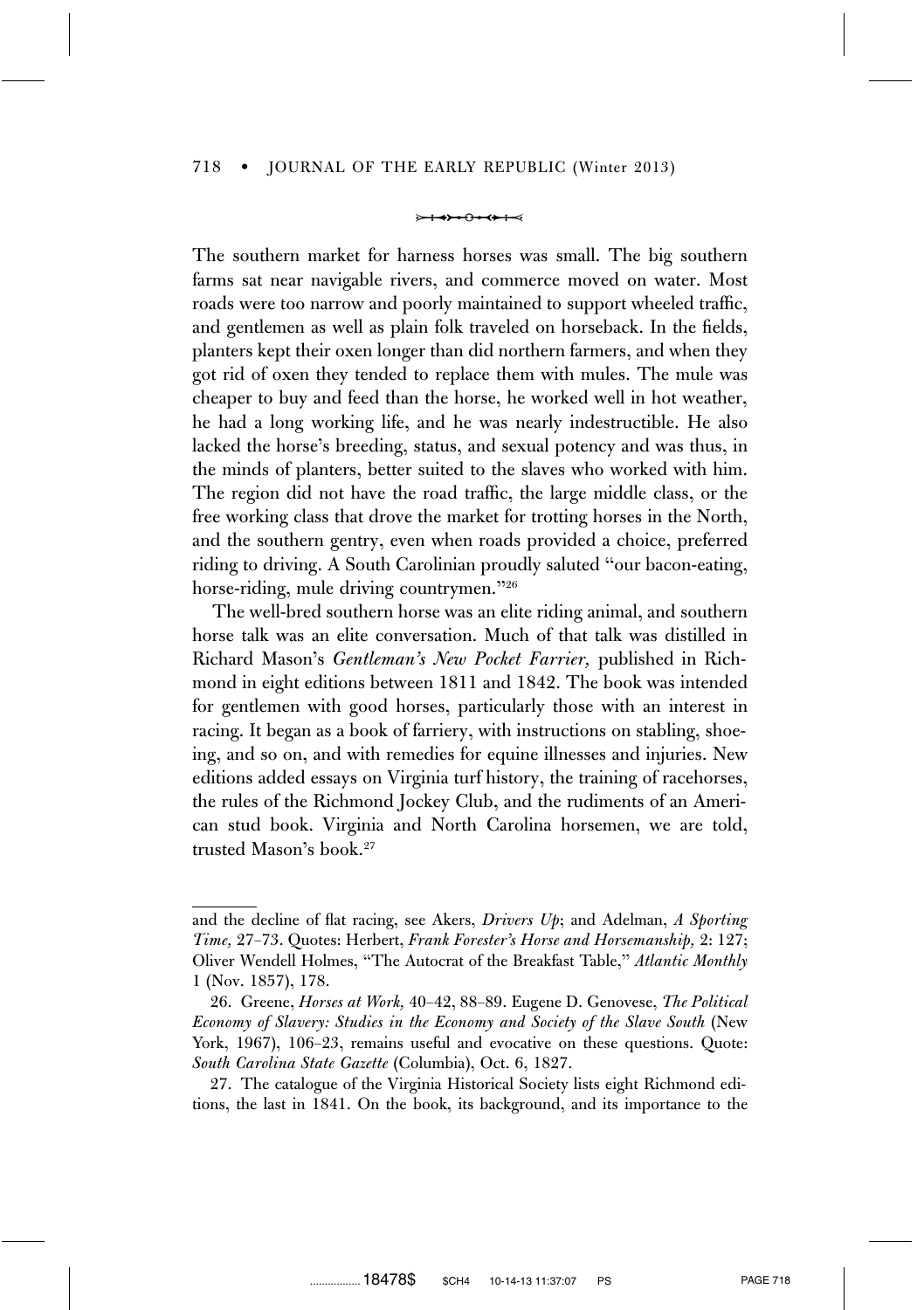Early on, Mason lists the qualities of a superior saddle horse. First, of course, the horse must be beautiful: ''he must be clear of all defects, strike the fancy, entirely please the eye.'' ''In order that he may have just claim to beauty and elegance,'' Mason went on, the horse must exhibit perfection in an excruciating list of small points. ''[H]is head must be small, thin, bony, and tapering [i.e. he must be full of Arab blood]; his countenance lively and cheerful; his ears quick of action, high, erect, narrow, thin, and pointing together.'' The neck must be long and arched; the mane one-half the width of the neck. Mason went on through the short back and muscled legs and hindquarters until he reached the tail, ''well placed, and naturally or artificially elegant, which adds much to his figure and gay appearance.'' ''A beautiful horse displays nature in her highest polish and greatest perfection'' Mason wrote. ''His gay and cheerful appearance, proudly prancing and bounding, his elegance of shape, smoothness of limbs, polish of skin, due proportion of form, and gracefulness of action, united to a mild, soft, faithful, and patient disposition, raise him far above the rest of the brute creation.''28

A gentleman's horse, in short, was like a gentleman's woman or the favored slaves who managed his house and stables. He was cheerful and spirited. But he was spirited within the limits (''mild, soft, faithful'') of ultimate submission, his eyes ''sparkling with cheerfulness, yet hushing his agitated passions in order and obedience.'' This was true not only when the horse ran free but when he was under saddle. ''When mounted his appearance should be bold, lofty, and majestic; his eyes shining with intrepidity and fire, his movements light and airy as a phantom.'' A good horse was a noble animal who cheerfully submitted his powers to a worthy master. He was, like a good woman or the best of slaves, a spirited and contented participant in a world owned by gentlemen. As one Virginian put it, the horse was ''the noble animal to be cherished as the companion of our manly pleasures and glorious achievements."<sup>299</sup>

racing community, see Fairfax Harrison, *The Background of the American Stud Book* (Richmond, VA, 1933)*,* 24–28, 63–64, 85–86.

<sup>28.</sup> Mason, *Gentleman's New Pocket Farrier,* 16–17, 13–14.

<sup>29.</sup> Mason, *Gentleman's New Pocket Farrier,* 16–17; *American Farmer* (Baltimore), Feb. 1823, 4. Here the southerners followed developments in elite horsemanship in Britain and Europe, where the relation between a gentleman and his horse was transformed from stylized domination to sporting partnership in the eighteenth century. See Donna Landry, *Noble Brutes: How Eastern Horses Transformed English Culture* (Baltimore, 2008); the essays in Karen L. Raber and Treva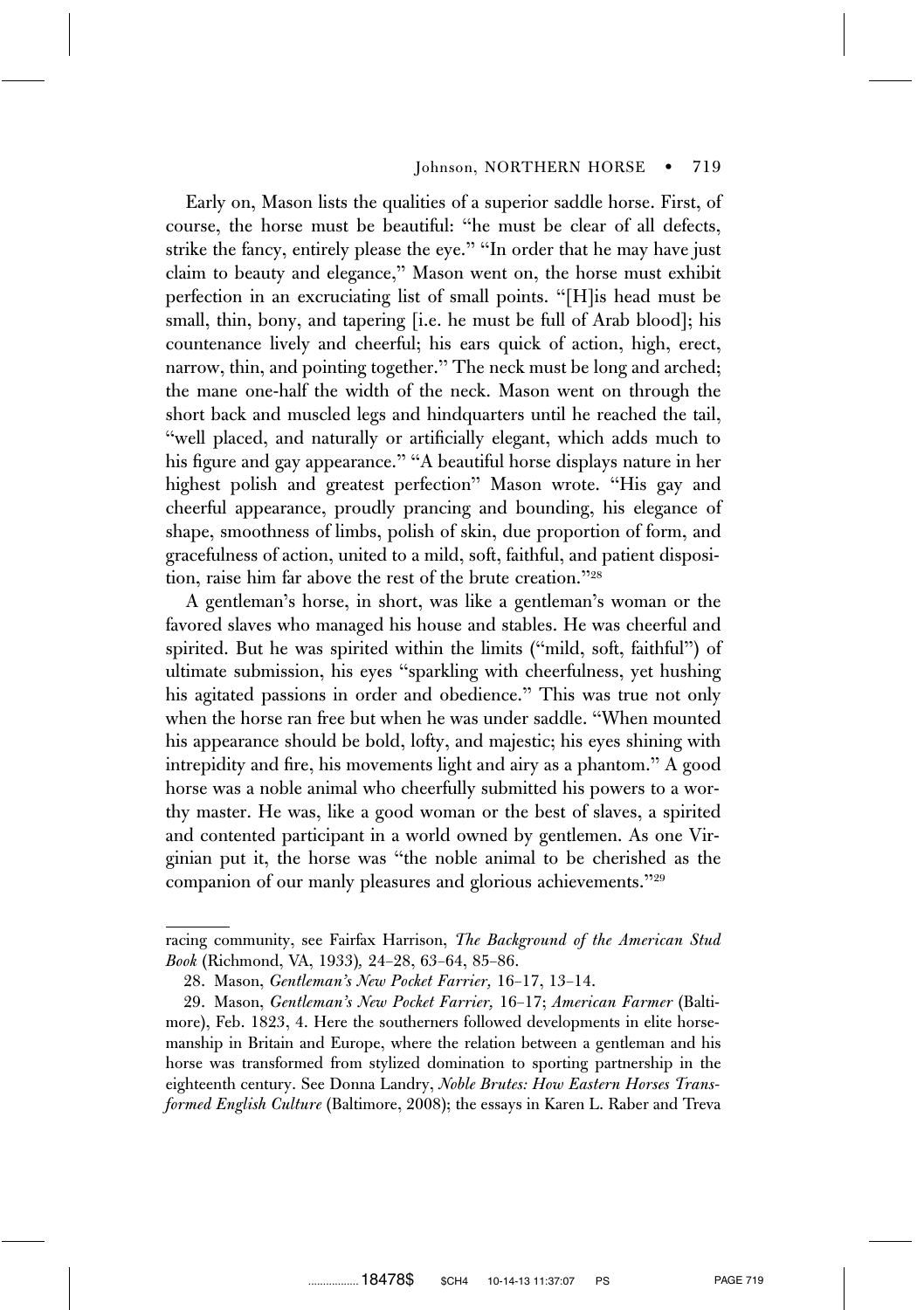### 720 • JOURNAL OF THE EARLY REPUBLIC (Winter 2013)

Southern thoroughbreds at stud were advertised for their spotless pedigrees and their impressive performances on the track, but a noble bearing was also crucial. The highest praise was that a horse was ''commanding.'' Medley, according to his owner, possessed looks that were ''commanding, admired, and approved.'' As for Sir Charles, never ''was any horse ever more admired for form, beauty, and commanding appearance.'' Not surprising, for the appearance of Sir Archie, the father and grandfather of Sir Charles and Medley, was ''fine and commanding.'' The word denoted great physical presence, a hint of intimidation, and an easy sense of superiority. The southern race horse, in short, was an aristocrat. Retired to stud, Medley possessed ''the buoyant bearing and self complacent expression of a highly pampered animal, exulting in the glory of past achievements.'' Sir Charles demonstrated a more active nobility in his match with Sir William: ''The rein was given, and the generous steed, fired with ambition and a proud sense of superiority, burst away from his competitors.'' The owner of Sir Charles boasted that his horse had chased Sir William out of Virginia. The owner of Sir William demanded a rematch, and couched his challenge in language that Virginians understood: ''*Touch my horse, you touch my honor*.''30

American Eclipse had touched southern honor. Southerners responded, predictably enough, by attacking his ancestry. ''Some of these gentlemen have asserted,'' said the *Post* in 1823, ''that Eclipse was not a horse of genuine blood and bottom, or to use their own coarse expression, that 'he was after all only a dunghill.'" At the post-race banquet a Virginian responded to New Yorkers' boasts about their horses: ''True English blood,'' he said, ''will never degenerate on our [Virginia's] soil."31

The North–South argument about American Eclipse persisted for

J. Tucker, eds., *The Culture of the Horse: Status, Discipline, and Identity in the Early Modern World* (New York, 2005); and Daniel Roche, ''Equestrian Culture in France from the Sixteenth to the Nineteenth Century,'' *Past and Present* 199 (May 2008), 113–45.

<sup>30.</sup> Medley: *Richmond Whig* (VA), Mar. 14 1829; Sir Charles: *Richmond Enquirer* (VA), Feb. 19, 1831; ''Memoir of Sir Archie,'' *American Turf Register* 1 (Dec. 1829), 165; ''Medley,'' *American Turf Register* 5 (Apr. 1833), 438; ''Memoir of Sir Charles,'' *American Turf Register* 1 (June 1830), 474; ''Touch,'' *Baltimore Patriot,* Nov. 20, 1822.

<sup>31.</sup> *New-York Evening Post*, June 7, 1823, and May 29, 1823.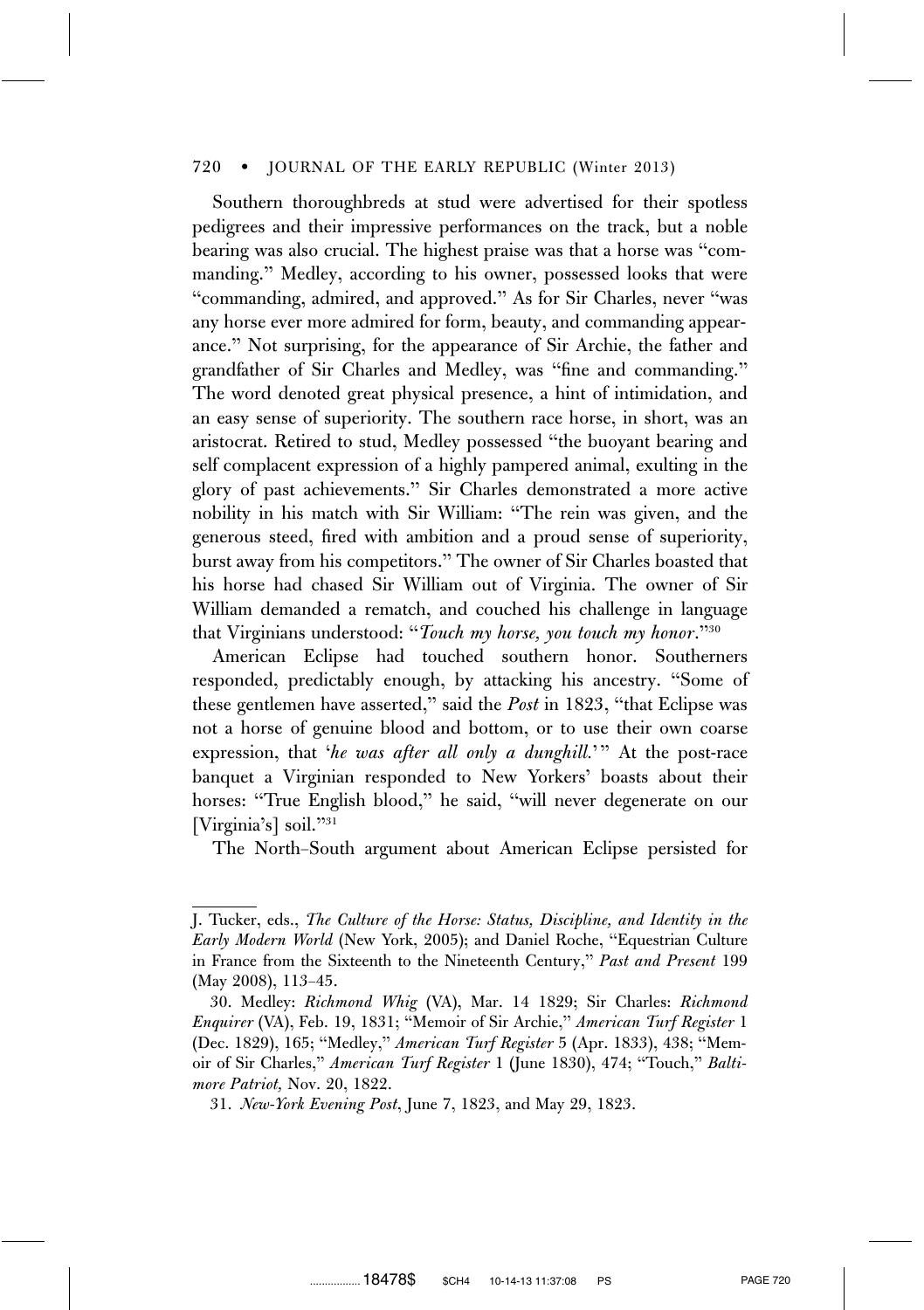many years, and it always centered on blood. Yet we cannot define what ''true English blood'' meant in 1823. The English stud book had closed the breed of thoroughbred horses in 1798, but Americans paid little attention until well into the nineteenth century. A British traveler in the 1830s disclosed that ''in all parts of the Union ...a well-bred horse is termed a 'blooded' horse.'' Stallions advertised as ''blooded'' or ''full bred'' claimed direct male descent from an English race horse, but pedigrees were seldom complete. The rules of American racing associations did not specify breeding requirements, and a number of nonthoroughbreds competed on the tracks. Perhaps the best known of these was Walk-on-the-Water, a Virginia-born son of Sir Archie who raced successfully for many years. His mother, according to a North Carolinian, was a pacing mare "worth about forty dollars."<sup>32</sup>

American horsemen began paying greater attention to pedigree in the 1820s, and the impetus came from the South. When Eclipse began covering southern mares around 1830, southern guardians of ''true English blood'' warned that he would pollute the South's perfect herd. Like many racers, Eclipse's male line was documented, but some of his female ancestors were unknown and, worse, unknowable. In particular, the full pedigrees of Eclipse's maternal grandmother and great-grandmother (the mother and grandmother of Messenger) were unrecorded. Patrick Nisbett Edgar, compiler of Virginia's *Race-Turf Register, Sportsman's Herald, and American Stud Book* (1833), pronounced American Eclipse ''not a thorough bred horse on the side of his dam.'' ''The New Yorkers,'' wrote a Virginian, ''should do a little more for their favourite, American Eclipse. We now wish to know . . . *the g. dam &c. of Mr. Constable's imported mare, by Pot8os* [the maternal grandmother of Eclipse]*; her dam by Gimcrack* [the great-grandmother].'' New Yorkers, he told the *Turf Register*, were deficient in such matters. ''If New York can do nothing in this last difficulty, there are probably gentlemen, in the old dominion, who could relieve your subscribers and constant readers.'' A North Carolinian, equally steeped in equine bloodlore and contempt for the

<sup>32.</sup> Godfrey T. Vigne, *Six Months in America*, 2 vols. (London, 1832), 2: 8; Walk-in-the-Water: James Douglas Anderson and Balie Peyton, *Making the American Thoroughbred; Especially in Tennessee, 1800–1845* (1916; repr. Memphis, TN, 2010), 139–42; quote: [A.J. Davie], ''Dissertation on the Blood Horse, Breeding for the Turf, the Road, &c., &c.,'' *American Turf Register* 4 (Nov. 1832), 117.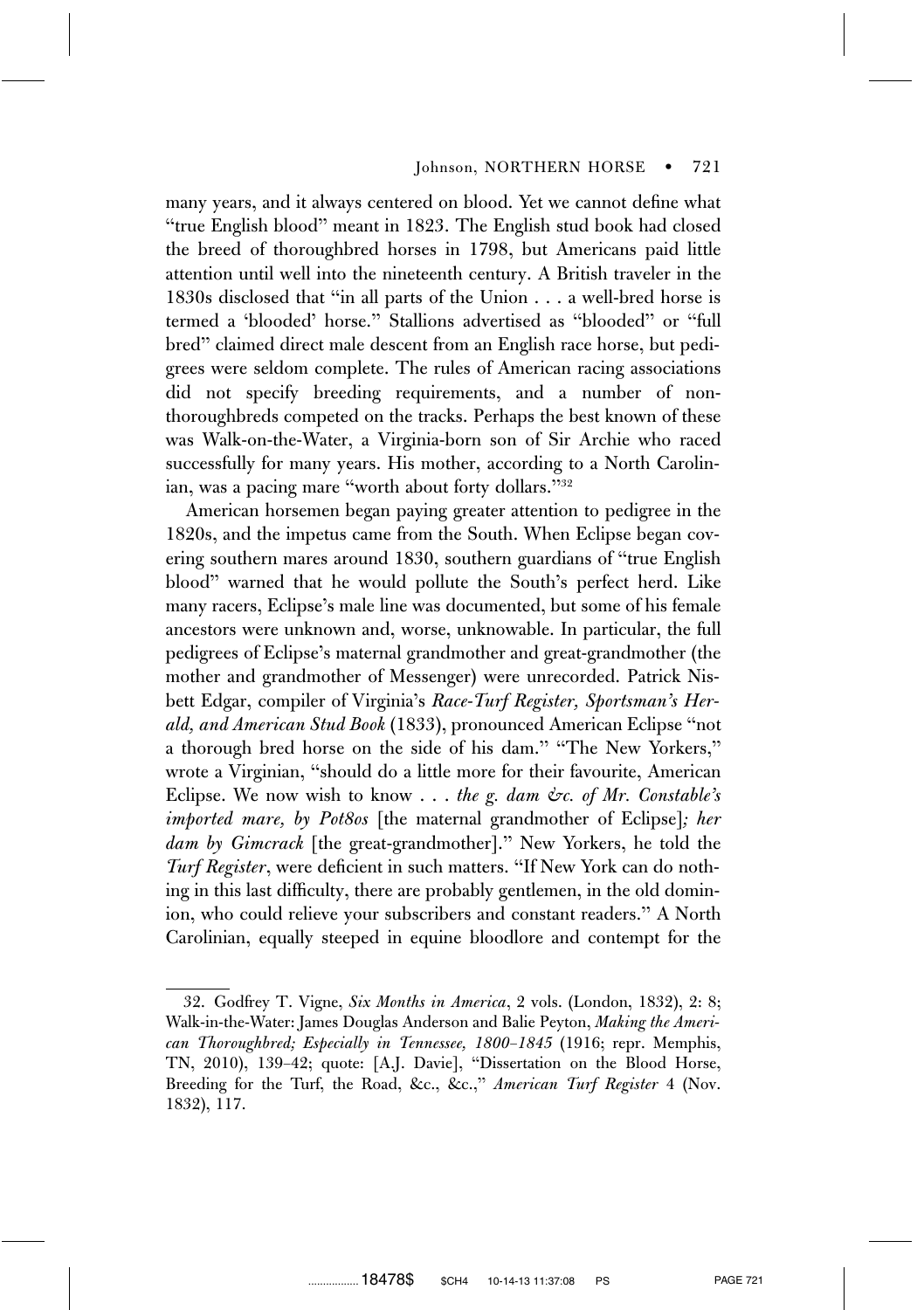### 722 • JOURNAL OF THE EARLY REPUBLIC (Winter 2013)

New Yorkers, asserted that ''American Eclipse is not known to be pure in all his crosses. They have been asked for the blood of Dolly Fyne, by Silver Eye. They have not answered. They have been asked for the pedigree of Cade, by Moreton's Traveller. They have failed to answer; but, they have this merit—they do not fret.'' Traveller. The<br>
post fret."<sup>33</sup><br>
post registered 33

In fact, American Eclipse was as verifiably thoroughbred as most southern racers, and New Yorkers knew that. They also knew that pedigrees protected the thoroughbred ("blooded," "full-bred") brand name, and thus the market value of their horses. But New York breeders did not look at blood as the repository of equine perfection. They treated it as a natural resource to be crafted into useful animals, and their defense of American Eclipse rested on the language of utility and the methods of agricultural reform.

While elite Englishmen perfected the thoroughbred in the late eighteenth century, other Englishmen improved pigs, sheep, cattle, and working horses. They determined the characteristics that they wanted (meatier cattle, stronger horses), and chose foundation animals regardless of ancestry—that possessed those characteristics and that reliably passed them on to their progeny. Through intensive inbreeding, they created herds of the desired type, protected those herds from sexual interlopers, and marketed them as improved breeds. New Yorkers often talked about American Eclipse in the way that reformers talked about cattle and hogs. First, they were less interested in the niceties of Eclipse's pedigree than in his likeness to the foundation stallion of his breeding line. A letter to the *New-York Evening Post* responded to attacks on the purity of American Eclipse by noting that he looked like his greatgrandfather, the English racehorse Eclipse. English Eclipse was thick and muscular. ''His figure,'' said the *Post'*s informant, ''did not please

<sup>33.</sup> Edgar, cited in [Cadwallader R. Colden], ''American Eclipse,'' *American Turf Register* 3 (Mar. 1832), 370; [''A Breeder''], ''On the Necessity of Further Information as to the Pedigree of Duroc and American Eclipse,'' *American Turf Register* 2 (Apr. 1831), 378; [William Williams], ''Importance of Authentic Pedigrees,'' *American Turf Register* 2 (Apr. 1831), 304. See the discussion of blood purity and fears of pollution in Harriet Ritvo, *The Platypus and the Mermaid and Other Figments of the Classifying Imagination* (Cambridge, MA, 1997), esp. 85–130.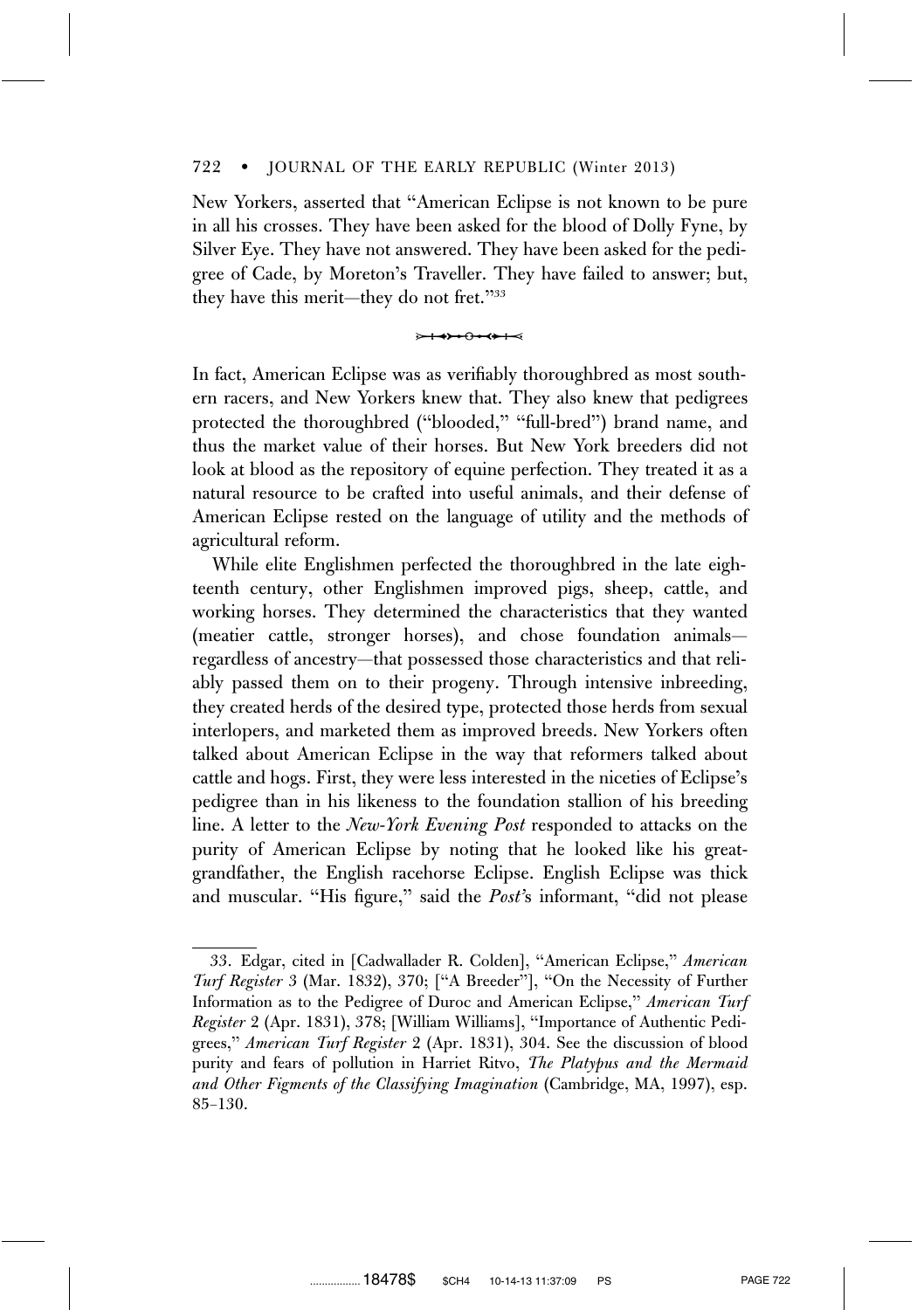the eye of the pretended connoisseurs.'' ''Now, let me ask any horseman, who is acquainted with Long Island Eclipse," he went on, "whether . . . this description may not be satisfactorily transferred to [American Eclipse.]'' From that (regardless of the questionable mares, and thus regardless of completed pedigrees) the *Post* concluded that ''Eclipse can boast of being descended of the noblest, purest blood that ever ran in English veins."34

In New York, shapes and performance were good enough evidence of pedigree. The manager of the stallion Duroc Messenger, for instance, invited prospective breeders to ''examine both the horse and his stock for themselves, as it is presumed they will prove a better and more satisfactory recommendation than any other.'' Similarly, farmers thinking about breeding to the full-blooded stallion Drone were invited to ''call and see him, where he stands, and where his stock will be seen, which will be a more convincing recommendation than any thing that can be said of him.'' Then there was the mysterious imported stallion Engineer. "The manner he came into this country," said his owner, "is such that I cannot give an account of his pedigree, but his courage and activity shews the purity of his blood, which is much better than the empty sound of a long pedigree."35

Duroc Messenger, Drone, and Engineer were breeders of high-end workhorses, and their advertisements reflected the progeny-tested methods of the agricultural reformers. They were, however, the same assumptions that guided the New York Association for the Improvement of the Breed of Horses: Racing would identify the most promising breeding stallions, the best of whom would sire horses that looked and performed like themselves. The Westchester County breeder James Bathgate cared nothing for the distant pedigree of American Eclipse: ''So well known, and in such estimation is the blood of Eclipse and [the brood mare]

<sup>34.</sup> *New-York Evening Post,* May 31, 1823. See Nicholas Russell, *Like Engend'ring Like: Heredity and Animal Breeding in Early Modern England* (Cambridge, UK, 1986); Harriet Ritvo, *The Animal Estate: The English and Other Creatures in the Victorian Era* (Cambridge, MA, 1987), 45–81; and Ritvo, ''Possessing Mother Nature: Genetic Capital in Eighteenth-Century Britain,'' *in Noble Cows & Hybrid Zebras: Essays on Animals & History* (Charlottesville, VA, 2010), 157–76.

<sup>35.</sup> Duroc Messenger: *Ithaca Journal and General Advertiser* (NY)*,* May 18, 1831; Drone: *Political Barometer* (Poughkeepsie, NY), Apr. 30, 1811; Engineer: *Long Island Star* (Brooklyn, NY), May 8, 1816.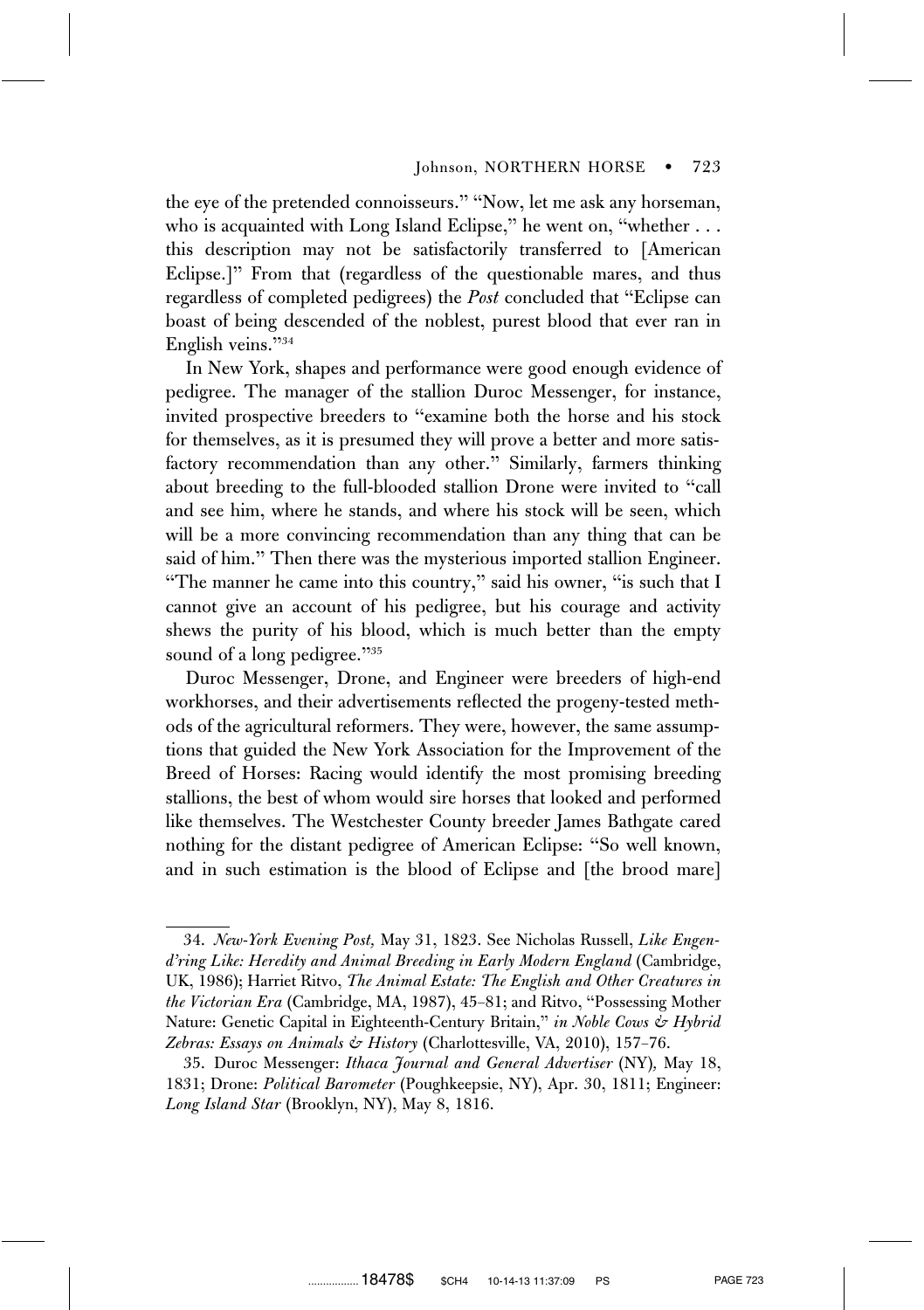Maid of the Oaks held, by sportsmen of the North, that they rarely think it necessary to trace a horse beyond them—the performance of themselves and their respective families being of the first order, both for speed and endurance.'' Similarly, in 1823 the *New-York Post* insisted on the pure blood of Eclipse, but only ''to relieve [the southerners'] pride from the stinging mortification that must necessarily arise, from the consideration that such an imputation [the ''dunghill'' remark] upon the conquering horse must, if deserved, carry with it of course tenfold reproach upon him that was conquered."36

New Yorkers overlooked gaps in the pedigree of American Eclipse, and they took little interest in blood purity or its obvious resonance with inherited nobility among people. The few surviving projections of human traits onto Eclipse had nothing to do with noble birth. Against Sir Henry, Eclipse ''breathed defiance.'' Against Sir Charles he ''kicked and snorted to get away from thralldom.'' Aristocrats are neither defiant nor in thrall. Their democratic opponents often are. ''Eclipse is too much of a republican for the southern jockies,'' said the *New York Spectator* in 1822. ''Both Sir Walter and Sir Charles [Sir Henry was in the future, and Lady Lightfoot was not mentioned] have been forced to yield to the plain, untitled Eclipse of Long Island.'' James Fenimore Cooper reported that in defeating Sir Charles, Eclipse was simply ''doing his work.'' Sam Purdy, the jockey who rode Eclipse to victory in all of his big races, ''better than any man living, probably knew the temperament of Eclipse, and how to get his work out of him.'' While Virginians spoke of racehorses in the language of noble birth, New Yorkers applauded American Eclipse as a plain, hardworking republican.<sup>37</sup>

The same horse culture shaped the northern critique of southern horses. Sir Archie's sons and daughters, according to the New Yorkers, were the useless toys of wealthy men—short-lived, delicate, and prone to sickness and injury, they could not show up for a race without an excuse. When Messenger's son Bright Phoebus upset Sir Archie in 1808, the

<sup>36.</sup> Bathgate, cited in T. K. Buford, ''Memoir of Medoc,'' *American Turf Register* 5 (Mar. 1834), 341; *New-York Evening Post*, June 7, 1823.

<sup>37.</sup> Charles Durang and William L. Sloat, comp., *The Theatrical Rambles of Mr. and Mrs. John Greene* (1865; repr. Rockville, MD, 2007), 95; *New-York Evening Post*, Nov. 28, 1822; *New York Spectator*, Nov. 26, 1822; *Spirit of the Times* (New York), Dec. 10, 1836 (Purdy); James Franklin Beard, ed., *The Letters and Journals of James Fenimore Cooper* (Cambridge, MA, 1960), 1: 98.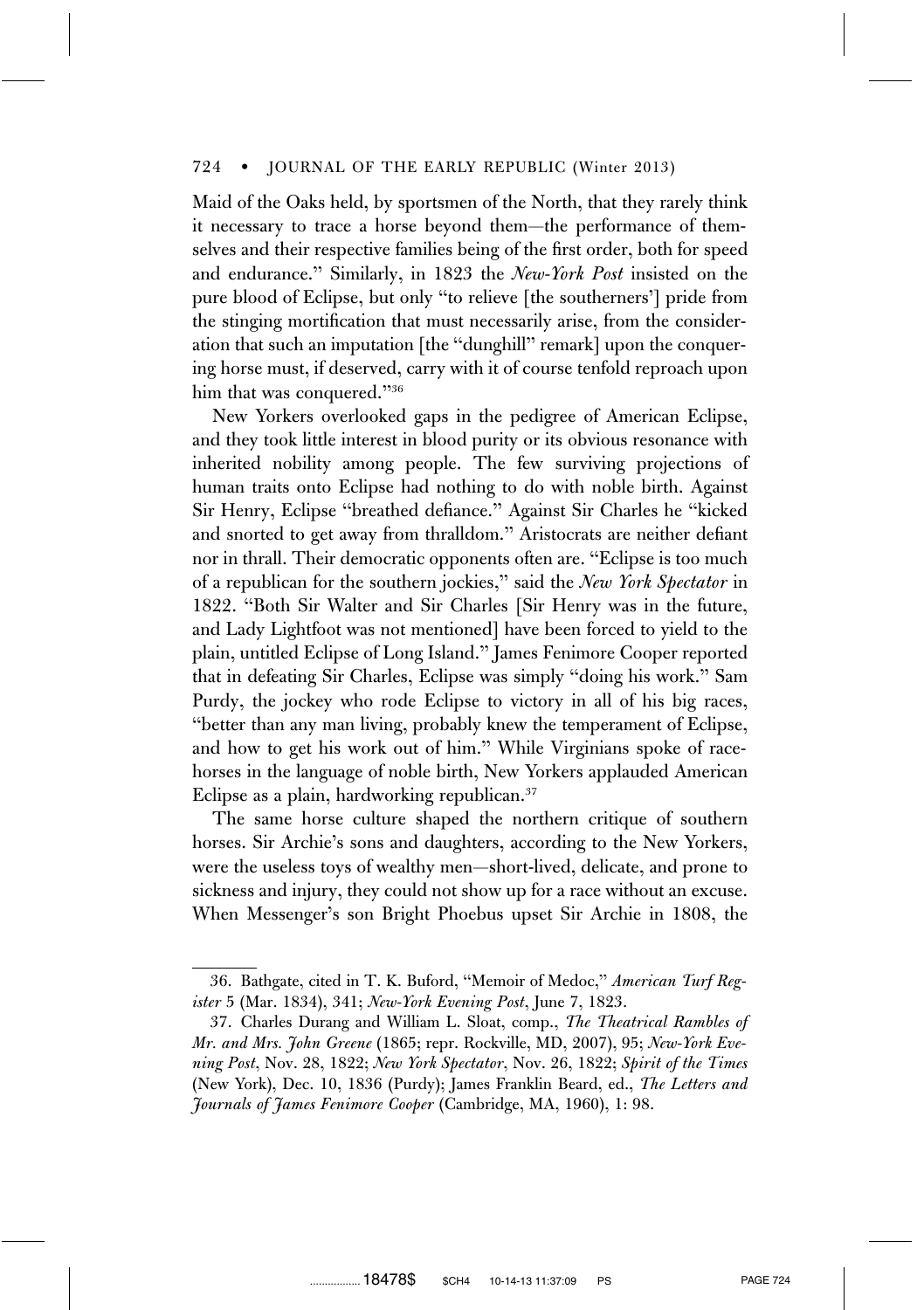southerners disclosed that Sir Archie was recovering from a bout of distemper. Lady Lightfoot, it turns out, was old and sick when she raced Eclipse. In 1822 the first great North–South challenge race had pitted Sir Charles against Eclipse. Sir Charles injured his leg in training, withdrew from the race, and paid the forfeit. Van Ranst and the southern owner then agreed to a single four-mile heat. Eclipse ran well, and Sir Charles went lame and never raced again. The challenge of 1823 pitted Eclipse against any horse that the southerners could bring to the starting line. They selected and trained five racers: three sons, a daughter, and a grandson of Sir Archie. One went off his training, another injured his ankle in a practice run, and Henry, according to post-race excuses, was worn out by frequent racing and the long trip north. At the banquet a southerner raised Virginia's well-known boast: ''Old Virginia never tire.'' As he spoke, the mail stage raced toward Buffalo, greeting crowds at every village with the news that Eclipse had beaten Henry. The coach flew a red flag with huge capital letters in white: ''Eclipse Forever! Old Virginia a little tired.''38

Eclipse, on the other hand, was never sick or injured, and he showed up ready to run for every race in which he was entered. ''We are sorry Sir Charles fell down in his over training,'' wrote a newsman from Albany in 1822. ''We thought this was only peculiar to the southern horses when brought on to the northern turf, but as it seems to be a general trait in them, 'we'll let it pass.' Eclipse we believe has never made an exhibition of this kind—but it is his great merit, that he can STAND, or go, as occasion and the honor of the state require.''39

Finally, Eclipse enjoyed the long working life characteristic of the Messenger line. He won his race against Henry at the age of nine, then stood at stud until his death at thirty-three. ''Up to within a few days of his death,'' said an obituary, ''he was as spirited and lively as a colt, and

<sup>38.</sup> Bright Phoebus: Blanchard and Wellman, *Life and Times of Sir Archie*, 29; Lady Lightfoot: [''Barrymore''], ''Dissertation on the Blooded Stock of the United States, No. III,'' *American Turf Register* 5 (Dec. 1833), 175; Sir Charles: Hervey, *Racing in America*, 1: 261, 264; Henry: *Baltimore Patriot*, June 6, 1823; *Richmond Enquirer* (VA), June 3, 1823; *National Intelligencer* (Washington, DC), May 30, 1823; toast: *New-York Evening Post*, May 29, 1823; mail stage: *Geneva Gazette* (NY)*,* June 4, 1823; *Ontario Repository* (Canandaigua), June 17, 1823.

<sup>39.</sup> *Albany Daily Advertiser* (NY), cited in *New-York Evening Post,* Dec. 3, 1822.